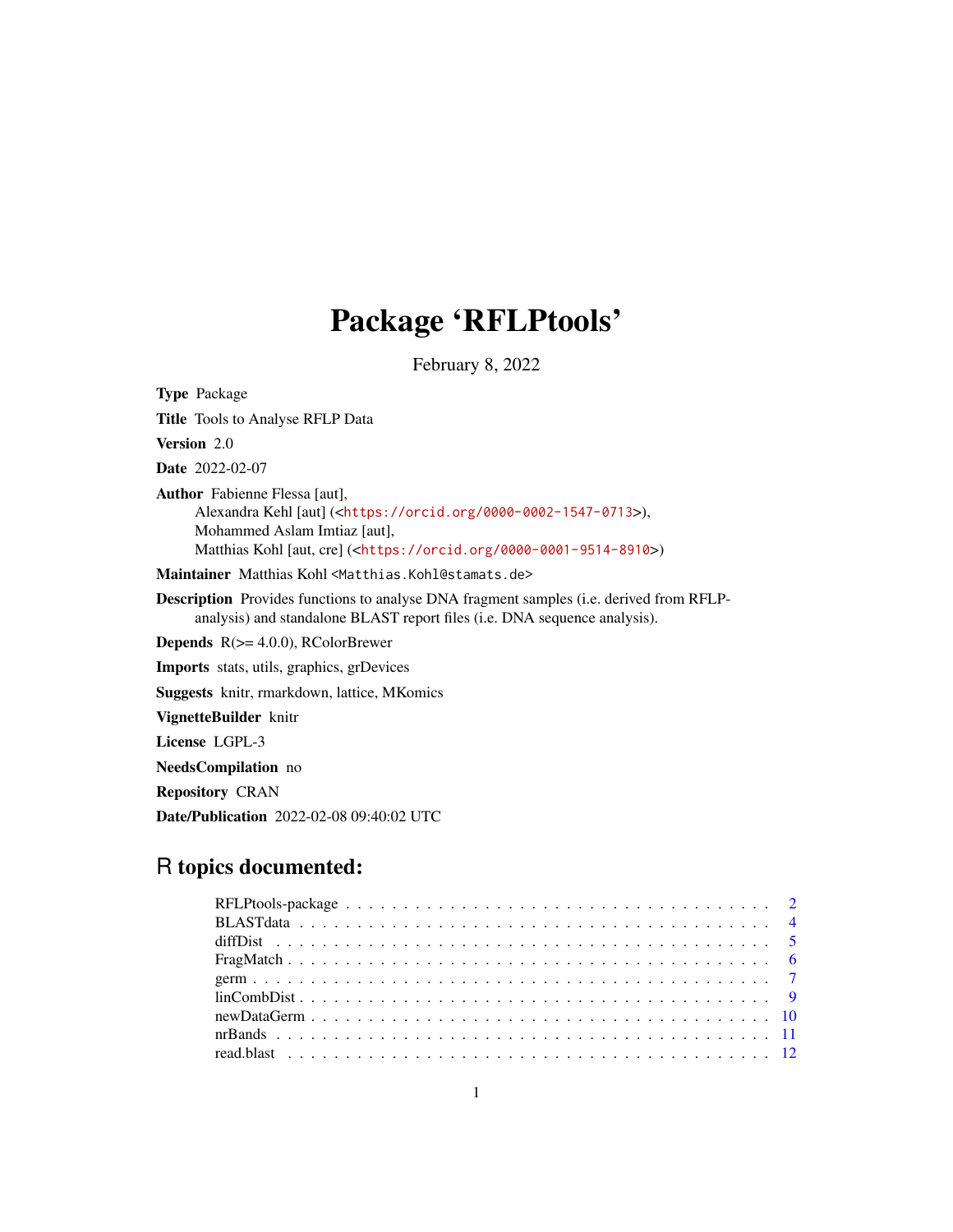<span id="page-1-0"></span>

|       | write.helust $\ldots$ $\ldots$ $\ldots$ $\ldots$ $\ldots$ $\ldots$ $\ldots$ $\ldots$ $\ldots$ $\ldots$ $\ldots$ $\ldots$ $\ldots$ $\ldots$ $\ldots$ 36 |    |
|-------|--------------------------------------------------------------------------------------------------------------------------------------------------------|----|
| Index |                                                                                                                                                        | 38 |

RFLPtools-package *Tools To Analyse RFLP-Data*

### Description

RFLPtools provides functions to analyse DNA fragment samples (i.e. derived from RFLP-analysis) and standalone BLAST report files (i.e. DNA sequence analysis).

### Details

| <b>RFLPtools</b>                                |
|-------------------------------------------------|
| 2.0                                             |
| 2022-02-07                                      |
| $R$ ( $> = 4.0.0$ )                             |
| stats, utils, graphics, grDevices, RColorBrewer |
| knitr, rmarkdown, lattice, MKomics              |
| LGPL-3                                          |
|                                                 |

## Author(s)

Fabienne Flessa <Fabienne.Flessa@uni-bayreuth.de>, Alexandra Kehl <Alexandra.Kehl@uni-tuebingen.de>, Mohammed Aslam Imtiaz, Matthias Kohl <Matthias.Kohl@stamats.de>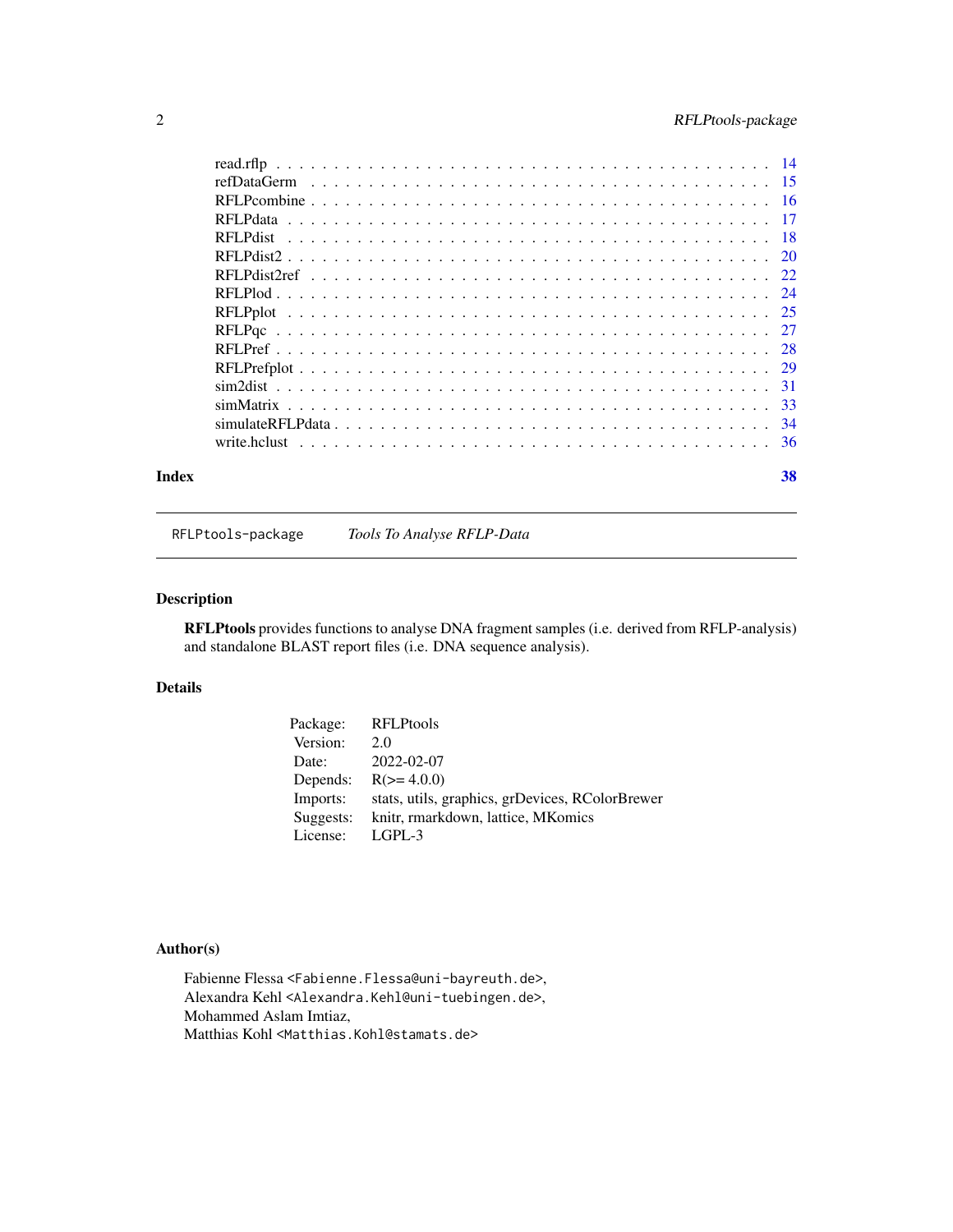### RFLPtools-package 3

*Maintainer: Matthias Kohl* <Matthias.Kohl@stamats.de>

### References

Local Blast download: [https://blast.ncbi.nlm.nih.gov/Blast.cgi?CMD=Web&PAGE\\_TYPE=](https://blast.ncbi.nlm.nih.gov/Blast.cgi?CMD=Web&PAGE_TYPE=BlastDocs&DOC_TYPE=Download) [BlastDocs&DOC\\_TYPE=Download](https://blast.ncbi.nlm.nih.gov/Blast.cgi?CMD=Web&PAGE_TYPE=BlastDocs&DOC_TYPE=Download)

Blast News: [https://blast.ncbi.nlm.nih.gov/Blast.cgi?CMD=Web&PAGE\\_TYPE=BlastNews](https://blast.ncbi.nlm.nih.gov/Blast.cgi?CMD=Web&PAGE_TYPE=BlastNews)

Ian A. Dickie, Peter G. Avis, David J. McLaughlin, Peter B. Reich. Good-Enough RFLP Matcher (GERM) program. Mycorrhiza 2003, 13:171-172.

Flessa, F., Kehl, A., Kohl, M. Analysing diversity and community structures using PCR-RFLP: a new software application. Molecular Ecology Resources 2013 Jul; 13(4):726-33.

Matsumoto, Masaru; Furuya, Naruto; Takanami, Yoichi; Matsuyama, Nobuaki. RFLP analysis of the PCR-amplified 28S rDNA in Rhizoctonia solani. Mycoscience 1996 37:351-356.

Persoh, D., Melcher, M., Flessa, F., Rambold, G.: First fungal community analyses of endophytic ascomycetes associated with Viscum album ssp. austriacum and itshost Pinus sylvestris. Fungal Biology 2010 Jul;114(7):585-96.

Poussier, Stephane; Trigalet-Demery, Danielle; Vandewalle, Peggy; Goffinet, Bruno; Luisetti, Jacques; Trigalet, Andre. Genetic diversity of Ralstonia solanacearum as assessed by PCR-RFLP of the hrp gene region, AFLP and 16S rRNA sequence analysis, and identification of an African subdivision. Microbiology 2000 146:1679-1692.

T. A. Saari, S. K. Saari, C. D. Campbell, I. J Alexander, I. C. Anderson. FragMatch - a program for the analysis of DNA fragment data. Mycorrhiza 2007, 17:133-136

```
data(RFLPdata)
res <- RFLPdist(RFLPdata)
plot(hclust(res[[1]]), main = "Euclidean distance")
par(mfrow = c(1,2))plot(hclust(RFLPdist(RFLPdata, nrBands = 3)), cex = 0.7)
RFLPplot(RFLPdata, nrBands = 3, mar.bottom = 6, cex.axis = 0.8)
data(RFLPref)
RFLPrefplot(RFLPdata, RFLPref, nrBands = 6, cex.axis = 0.8)
library(MKomics)
data(BLASTdata)
res <- simMatrix(BLASTdata, sequence.range = TRUE, Min = 500)
myCol <- colorRampPalette(brewer.pal(8, "RdYlGn"))(128)
simPlot(res, col = myCol, minVal = 0,
```

```
labels = colnames(res), title = "(Dis-)Similarity Plot")
```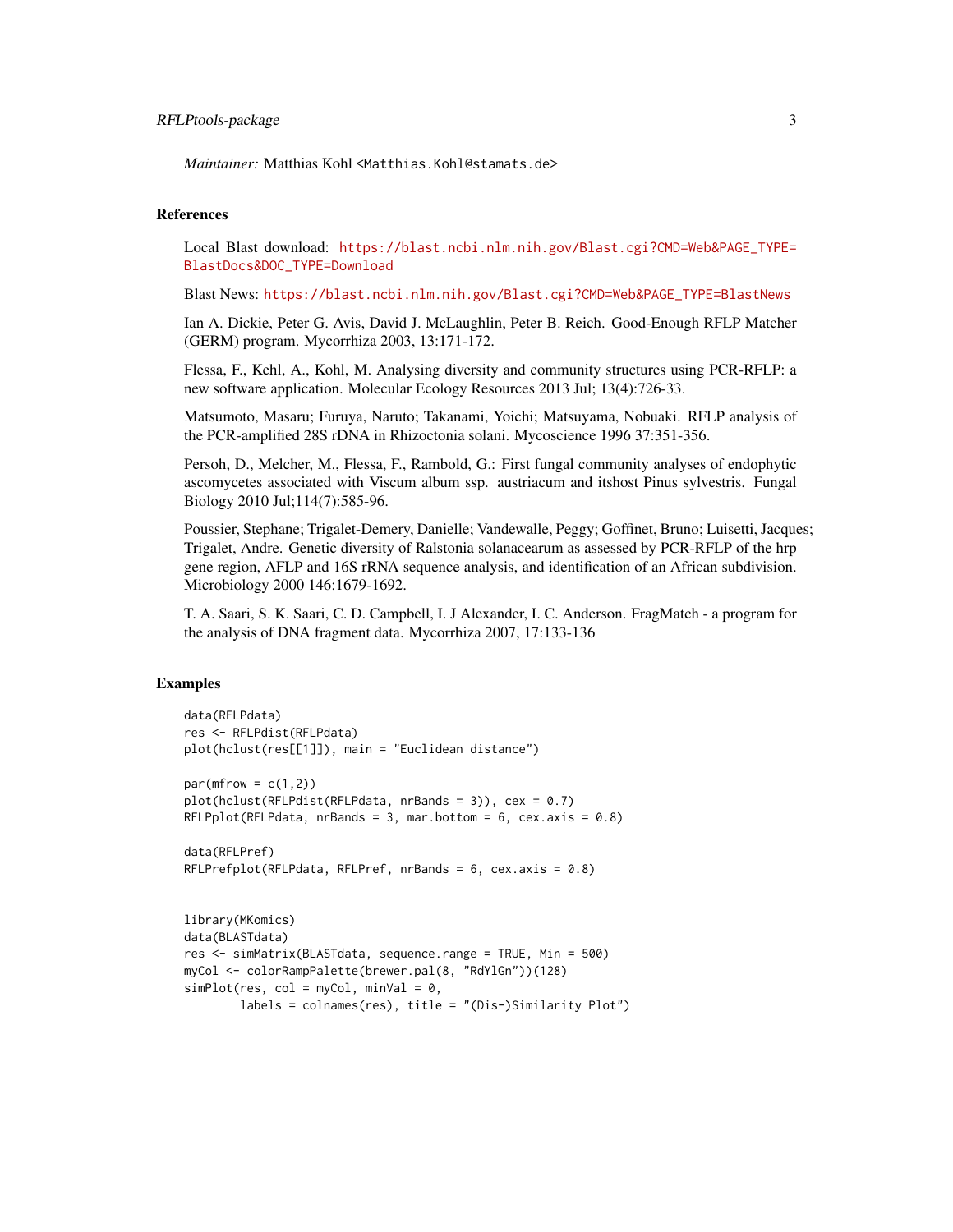<span id="page-3-1"></span><span id="page-3-0"></span>This is an example data set for BLAST data generated with standalone BLAST from NCBI.

#### Usage

data(RFLPdata)

### Format

A data frame with 737 observations on the following four variables

query.id character: sequence identifier.

subject.id character: subject identifier.

identity numeric: identity between sequences (in percent).

alignment.length integer: number of nucleotides.

mismatches integer: number of mismatches.

gap.opens integer: number of gaps.

q.start integer: query sequence start.

q.end integer: query sequence end.

s.start integer: subject sequence start.

s.end integer: subject sequence end.

evalue numeric: evalue.

bit.score numeric: score value.

### Details

The data was generated with standalone BLAST from NCBI. Pairwise similarities of DNA sequences are calculated among all sequences to analyse applying Standalone Blast with the parameters -m 8 -r 2 -G 5 -E 2.

Alternatively data can be generated with "local BLAST" implemented in BioEdit v7.0.9 using the additional parameters -m 8 -r 2 -G 5 -E 2 and by selecting "open output" and "tabular output".

### Source

The data set was generated by F. Flessa.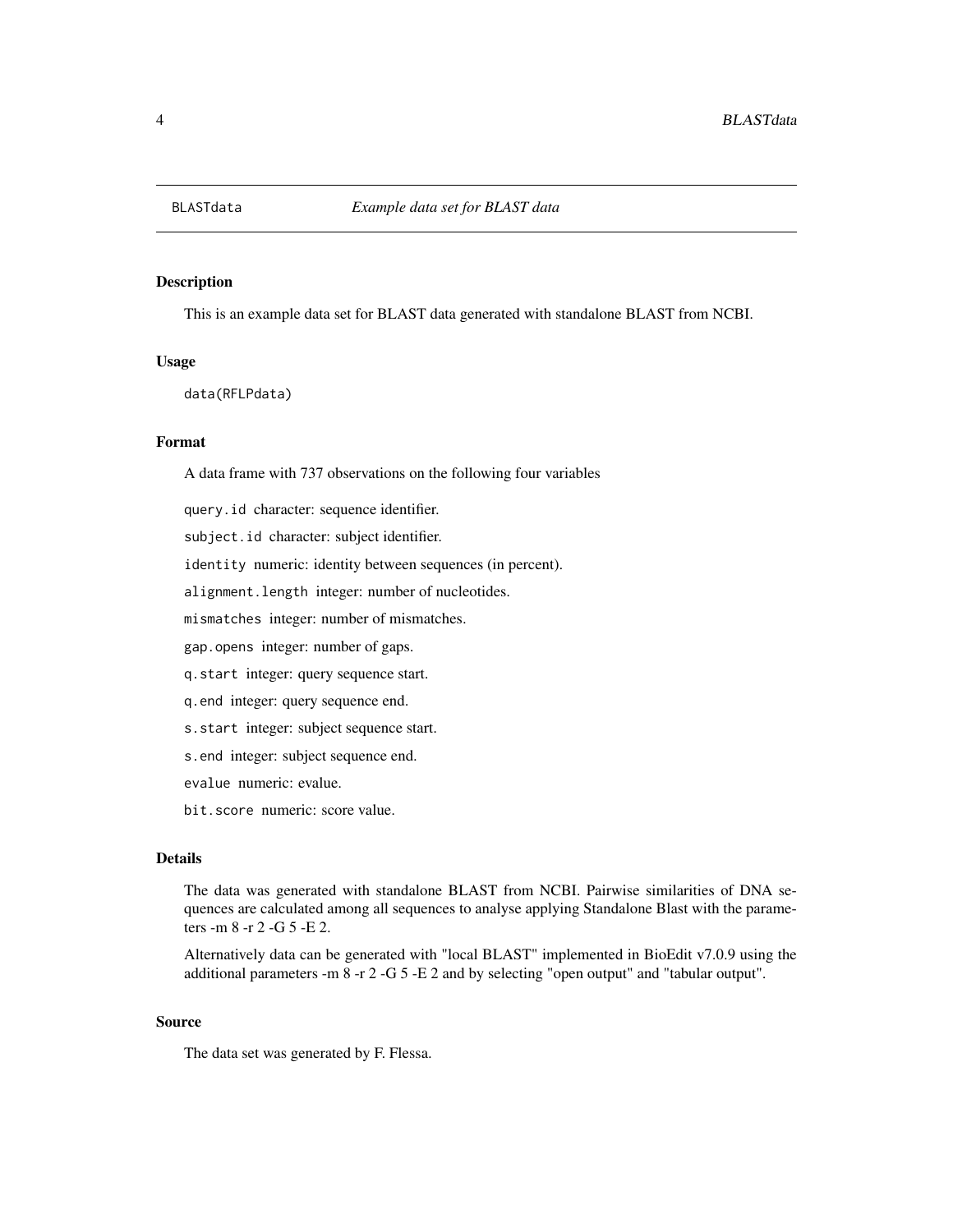#### <span id="page-4-0"></span>diffDist 5

### References

Standalone Blast download: <https://ftp.ncbi.nlm.nih.gov/blast/executables/blast+/LATEST/> Blast News: [https://blast.ncbi.nlm.nih.gov/Blast.cgi?CMD=Web&PAGE\\_TYPE=BlastNews](https://blast.ncbi.nlm.nih.gov/Blast.cgi?CMD=Web&PAGE_TYPE=BlastNews) BioEdit: <https://bioedit.software.informer.com/>

Flessa, F., Kehl, A., Kohl, M. Analysing diversity and community structures using PCR-RFLP: a new software application. Molecular Ecology Resources 2013 Jul; 13(4):726-33.

### Examples

data(BLASTdata) str(BLASTdata)

diffDist *Distance Matrix Computation*

### Description

This function computes and returns the distance matrix computed by using the specified distance measure to compute the distances between the rows of a data matrix. Instead of the row values as in the case of [dist](#page-0-0), the successive differences of the row values are used.

### Usage

```
diffDist(x, method = "euclidean", diag = FALSE, upper = FALSE, p = 2)
```
#### Arguments

| $\mathsf{x}$ | a numeric matrix, data frame or "dist" object.                                                                                                                               |
|--------------|------------------------------------------------------------------------------------------------------------------------------------------------------------------------------|
| method       | the distance measure to be used. This must be one of "euclidean", "maximum",<br>"manhattan", "canberra", "binary" or "minkowski". Any unambiguous<br>substring can be given. |
| diag         | logical value indicating whether the diagonal of the distance matrix should be<br>printed by print.dist.                                                                     |
| upper        | logical value indicating whether the upper triangle of the distance matrix should<br>be printed by print.dist.                                                               |
| p            | The power of the Minkowski distance.                                                                                                                                         |

#### Details

This function computes and returns the distance matrix computed by using the specified distance measure to compute the distances between the rows of a data matrix. Instead of the row values as in the case of [dist](#page-0-0), the successive differences of the row values are used.

It's a simple wrapper function arround [dist](#page-0-0). For more details about the distances we refer to [dist](#page-0-0).

The function may be helpful, if there is a shift w.r.t.\ the measured bands; e.g.\  $c(550,500,300,250)$ vs.\ c(510,460,260,210).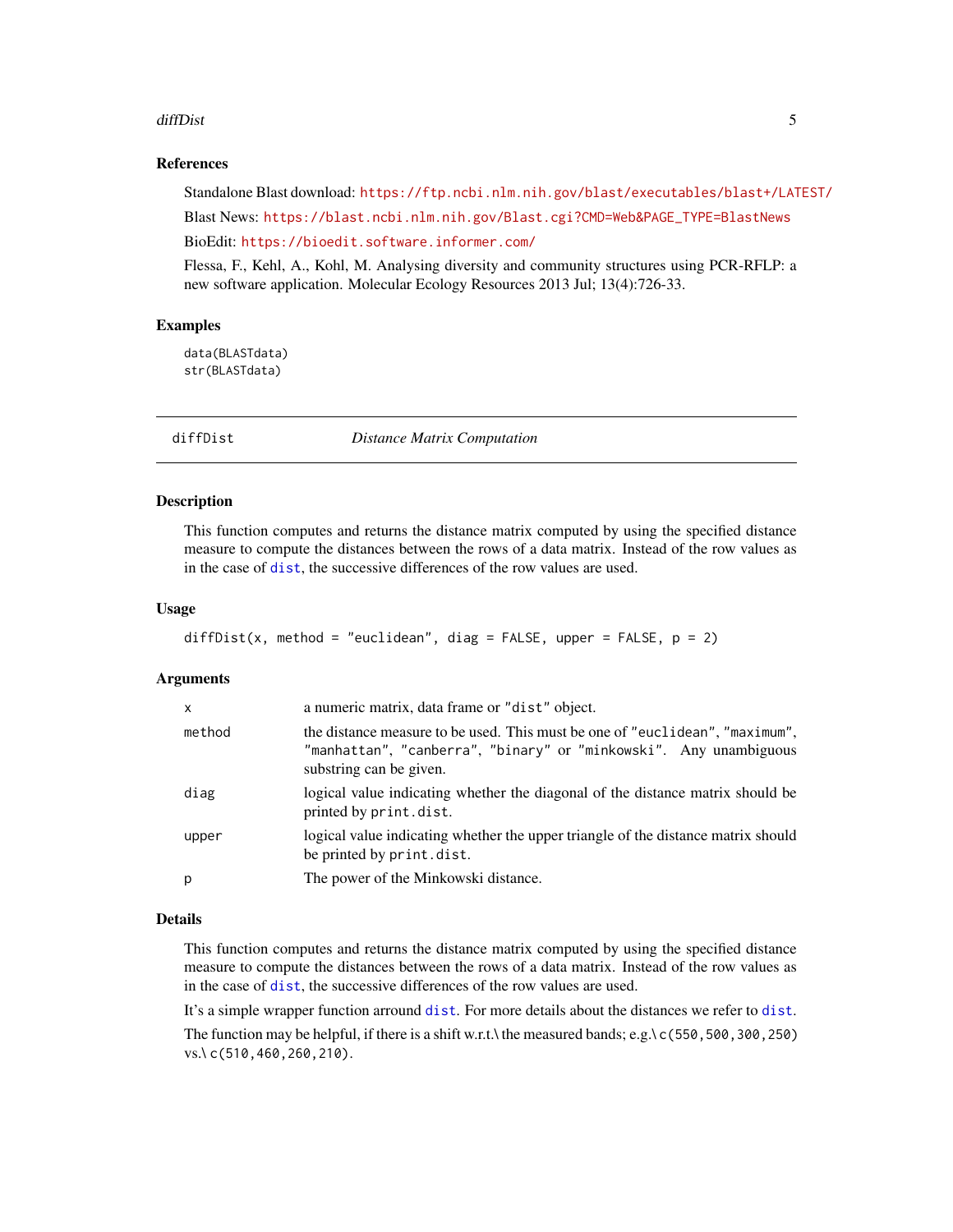<span id="page-5-0"></span>diffDist returns an object of class "dist"; cf. [dist](#page-0-0).

### Author(s)

Matthias Kohl <Matthias.Kohl@stamats.de>

### References

Flessa, F., Kehl, A., Kohl, M. Analysing diversity and community structures using PCR-RFLP: a new software application. Molecular Ecology Resources 2013 Jul; 13(4):726-33.

### Examples

```
## assume a shift in the measured bands
M <- rbind(c(550, 500, 300, 250), c(510, 460, 260, 210),
           c(550, 500, 300, 200))
dist(M)
diffDist(M)
```
FragMatch *Compute matches for RFLP data via FragMatch.*

### Description

Compute matches for RFLP data using FragMatch - a program for the analysis of DNA fragment data.

### Usage

```
FragMatch(newData, refData, maxValue = 1000, errorBound = 25,
         weight = 1, na.rm = TRUE)
```
### Arguments

| newData    | data.frame with new RFLP data; see newDataGerm.                                                          |
|------------|----------------------------------------------------------------------------------------------------------|
| refData    | data.frame with reference RFLP data; see refDataGerm.                                                    |
| maxValue   | numeric: maximum value for which the error bound is applied. Can be a vector<br>of length larger than 1. |
| errorBound | numeric: error bound corresponding to maxValue. Can be a vector of length<br>larger than 1.              |
| weight     | numeric: weight for weighting partial matches; see details section.                                      |
| na.rm      | logical: indicating whether NA values should be stripped before the computation<br>proceeds.             |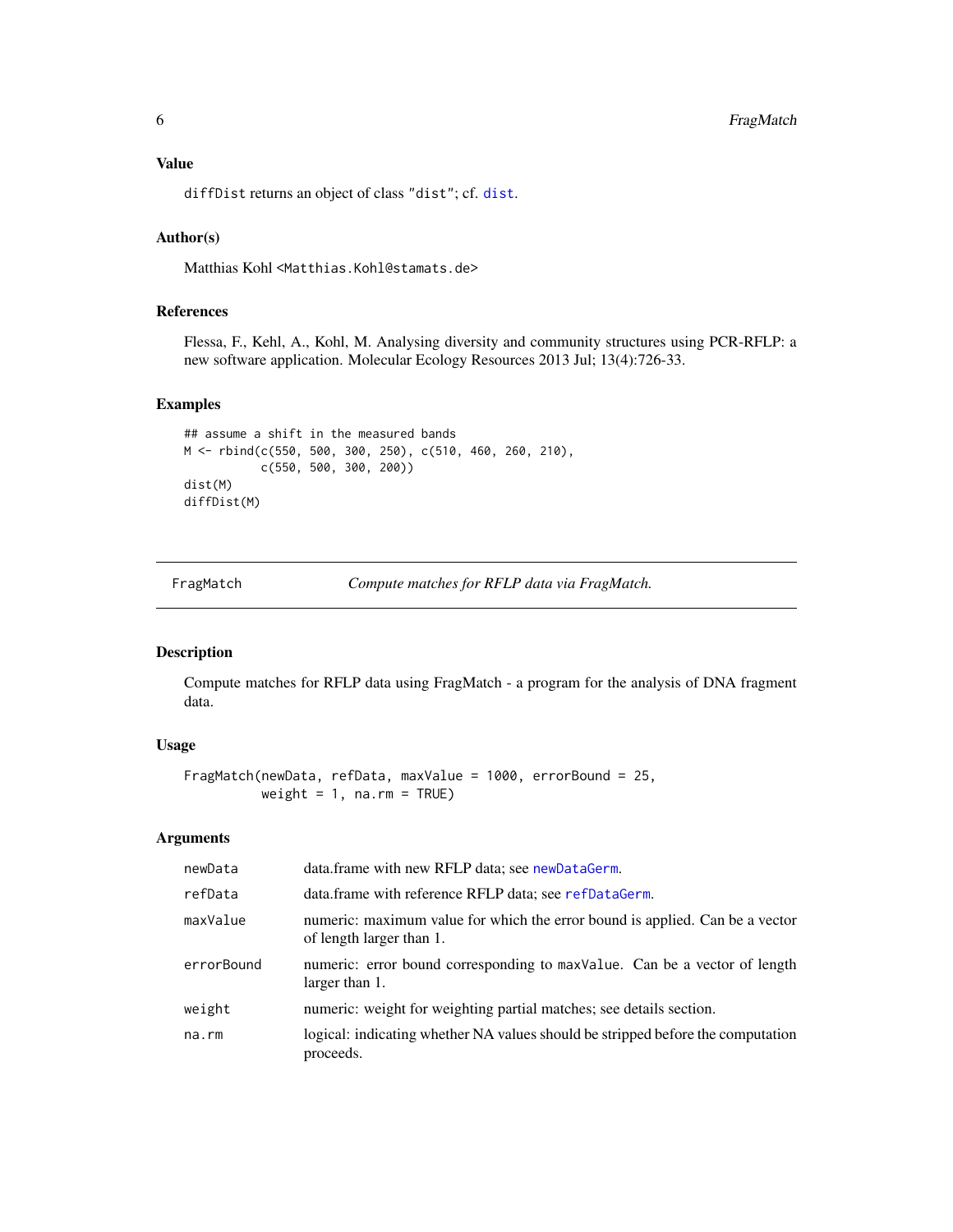#### <span id="page-6-0"></span> $g$ erm  $\sim$  7

#### Details

A rather simple algorithm which consists of counting the number of matches where it is considered a match if the value is inside a range of +/- errorBound.

If there is more than one enzyme, one can use weights to give the partial perfect matches for a certain enzyme a higher (or also smaller) weight.

### Value

A character matrix with entries of the form "a\_b" which means that there were a out of b possible matches.

### Author(s)

Mohammed Aslam Imtiaz, Matthias Kohl <Matthias.Kohl@stamats.de>

### References

T. A. Saari, S. K. Saari, C. D. Campbell, I. J Alexander, I. C. Anderson. FragMatch - a program for the analysis of DNA fragment data. Mycorrhiza 2007, 17:133-136

### See Also

[newDataGerm](#page-9-1), [refDataGerm](#page-14-1)

### Examples

data(refDataGerm) data(newDataGerm)

res <- FragMatch(newDataGerm, refDataGerm)

germ *Compute matches for RFLP data via GERM.*

#### Description

Compute matches for RFLP data using the Good-Enough RFLP Matcher (GERM) program.

#### Usage

```
germ(newData, refData, parameters = list("Max forward error" = 25,
                                         "Max backward error" = 25,
                                         "Max sum error" = 100,
                                         "Lower measurement limit" = 100),
     method = "joint", na.rm = TRUE)
```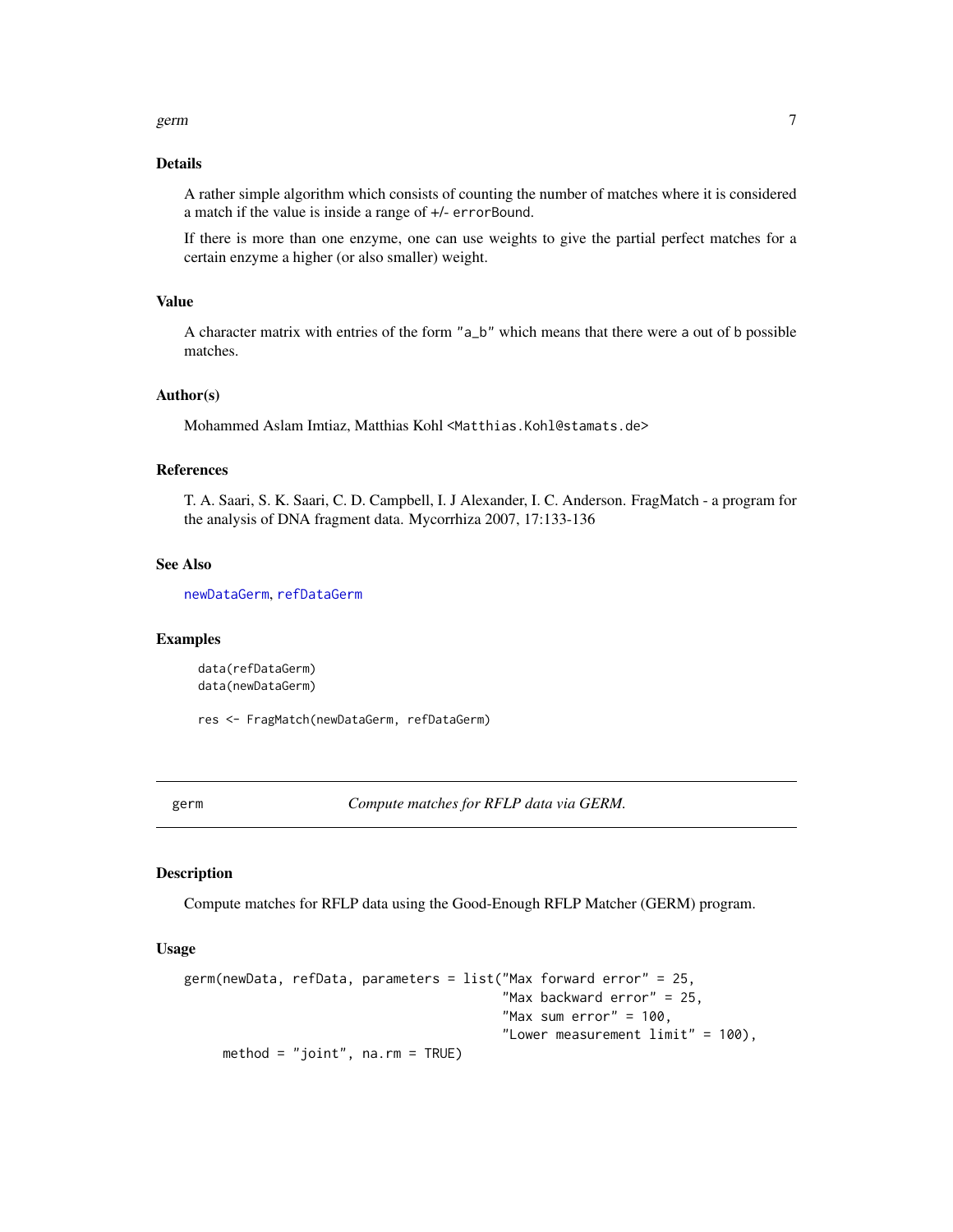#### <span id="page-7-0"></span>**Arguments**

| newData    | data.frame with new RFLP data; see newDataGerm.                                              |
|------------|----------------------------------------------------------------------------------------------|
| refData    | data.frame with reference RFLP data; see refDataGerm.                                        |
| parameters | list of the four program parameters of GERM; see details section.                            |
| method     | matching and ranking method used for computation; see details section.                       |
| na.rm      | logical: indicating whether NA values should be stripped before the computation<br>proceeds. |

#### Details

There are four matching and ranking methods which are "joint", "forward", "backward", and "sum". For more details see Dickie et al. (2003).

The parameters of the GERM software are: "Max forward error": Used if "matching and ranking method" is set to "forward" or "joint". "Max backward error": Used if "matching and ranking method" is set to "backward" or "joint". "Max sum error": Used for matching if "matching and ranking method" is set to "sum". "Lower measurement limit": The lower bound of measurements (often 100 or 50, depending on ladder used).

### Value

A named list with the results.

### Author(s)

Mohammed Aslam Imtiaz, Matthias Kohl <Matthias.Kohl@stamats.de>

### References

Ian A. Dickie, Peter G. Avis, David J. McLaughlin, Peter B. Reich. Good-Enough RFLP Matcher (GERM) program. Mycorrhiza 2003, 13:171-172.

### See Also

[newDataGerm](#page-9-1), [refDataGerm](#page-14-1)

```
data(refDataGerm)
data(newDataGerm)
```

```
## Example 1
res1 <- germ(newDataGerm[1:7,], refDataGerm)
```

```
## Example 2
res2 <- germ(newDataGerm[8:15,], refDataGerm)
```

```
## Example 3
res3 <- germ(newDataGerm[16:20,], refDataGerm)
```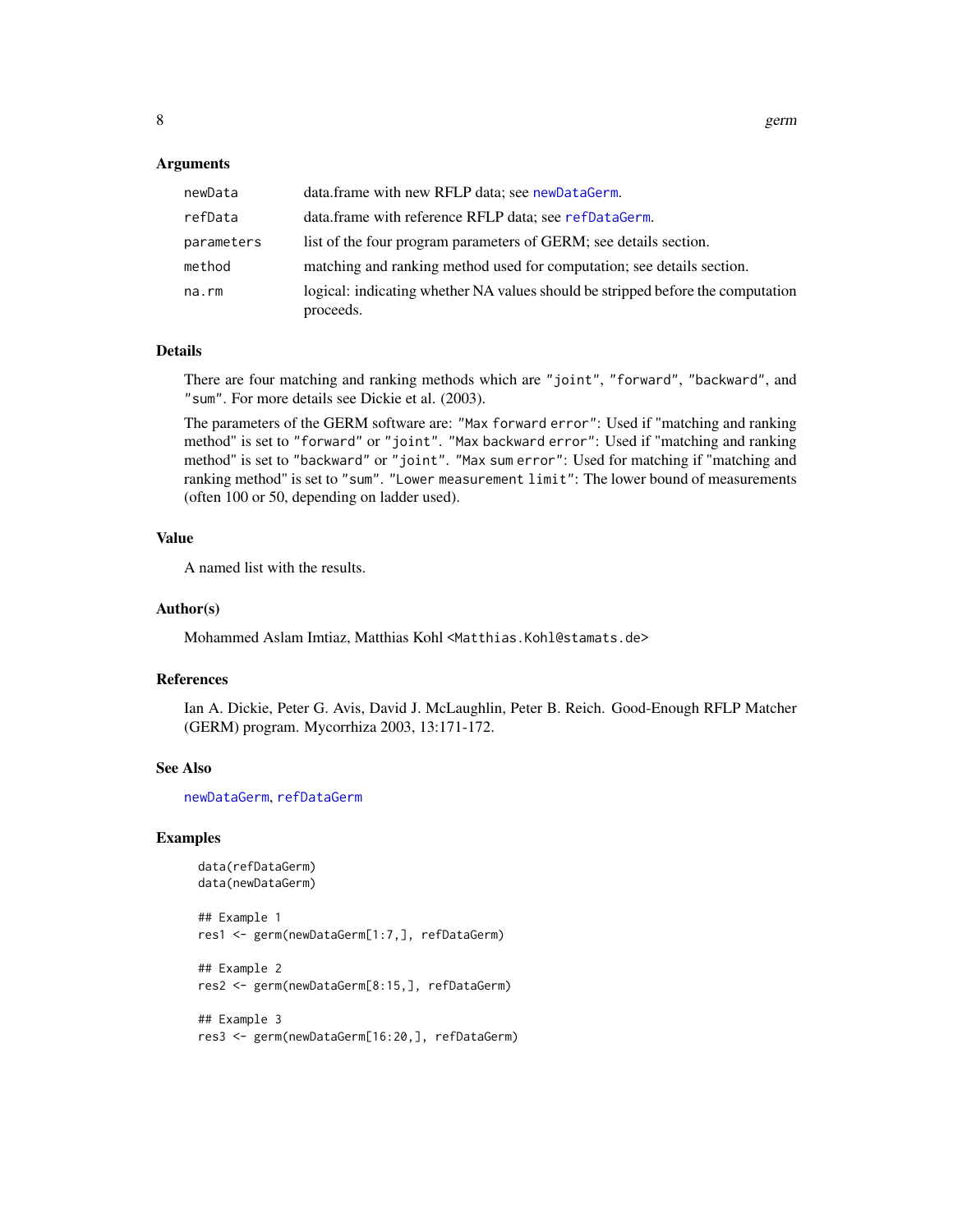#### <span id="page-8-0"></span>linCombDist 9

## all three examples in one step res.all <- germ(newDataGerm, refDataGerm)

linCombDist *Linear Combination of Distances*

#### Description

This function computes linear combinations of distances.

### Usage

linCombDist(x, distfun1, w1, distfun2, w2, diag = FALSE, upper = FALSE)

### Arguments

| $\mathsf{x}$   | object which is passed to distfun1 and distfun2.    |
|----------------|-----------------------------------------------------|
| distfun1       | function used to compute an object of class "dist". |
| w1             | weight for result of distfun1.                      |
| distfun2       | function used to compute an object of class "dist". |
| w <sub>2</sub> | weight for result of distfun2.                      |
| diag           | see dist                                            |
| upper          | see dist                                            |

#### Details

This function computes and returns the distance matrix computed by a linear combination of two distance matrices.

### Value

linCombDist returns an object of class "dist"; cf. [dist](#page-0-0).

### Author(s)

Matthias Kohl <Matthias.Kohl@stamats.de>

### References

Flessa, F., Kehl, A., Kohl, M. Analysing diversity and community structures using PCR-RFLP: a new software application. Molecular Ecology Resources 2013 Jul; 13(4):726-33.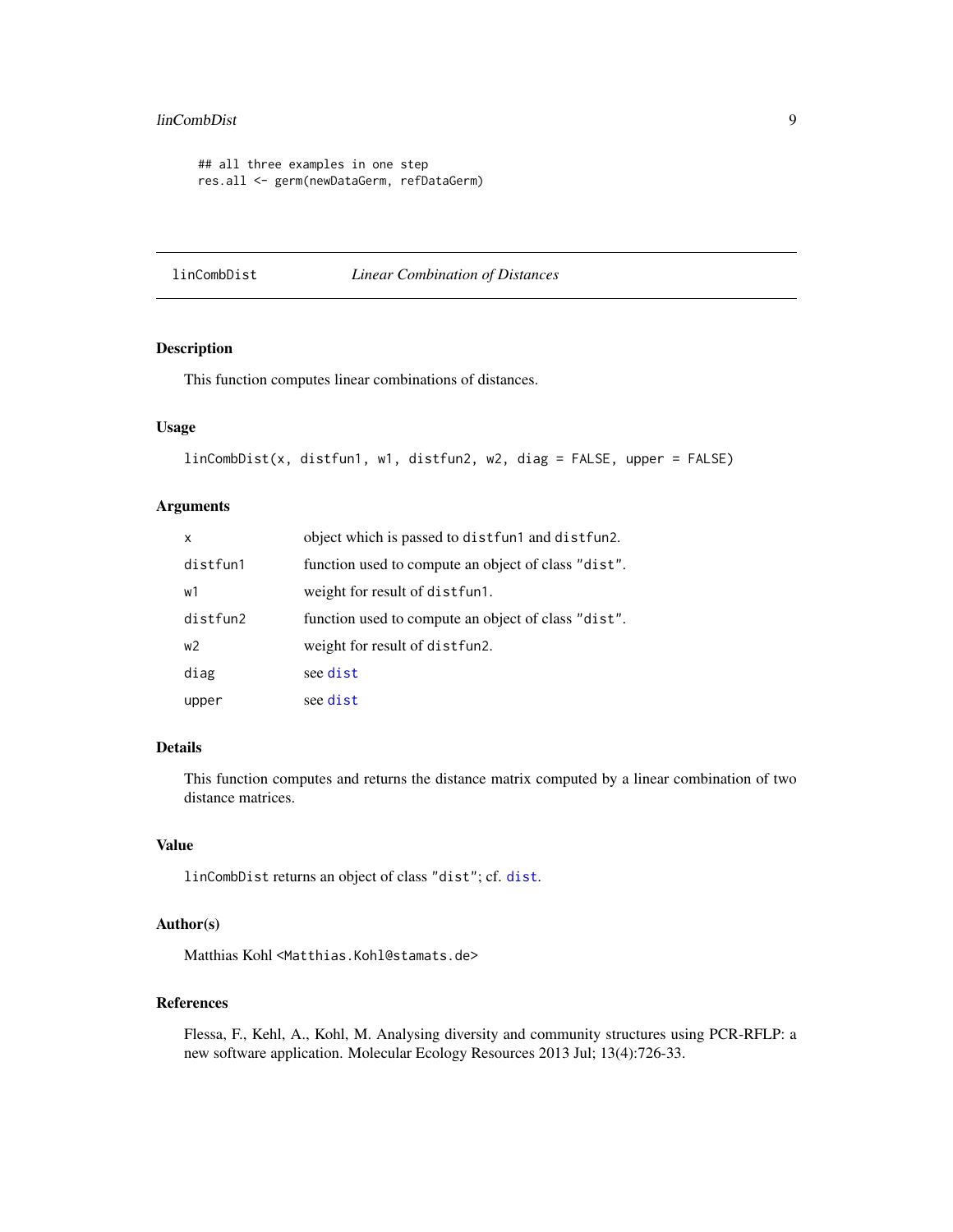#### Examples

```
## assume a shift in the measured bands
M <- rbind(c(550, 500, 300, 250), c(510, 460, 260, 210),
           c(700, 650, 450, 400), c(550, 490, 310, 250))
dist(M)
diffDist(M)
## convex combination of dist and diffDist
linCombDist(M, distfun1 = dist, w1 = 0.5, distfun2 = diffDist, w2 = 0.5)## linear combination
linCombDist(M, distfun1 = dist, w1 = 2, distfun2 = diffDist, w2 = 5)## maximum distance
linCombDist(M, distfun1 = function(x) dist(x, method = "maximum"), w1 = 0.5,distfun2 = function(x) diffDist(x, method = "maximum"), w2 = 0.5)
data(RFLPdata)
distfun <- function(x) linCombDist(x, distfun1 = dist, w1 = 0.1, distfun2 = diffDist, w2 = 0.9)
par(mfrow = c(2, 2))plot(hclust(RFLPdist(RFLPdata, nrBands = 3, distfun = distfun)), cex = 0.7, cex.lab = 0.7)
RFLPplot(RFLPdata, nrBands = 3, distfun = distfun, mar.bottom = 6, cex.axis = 0.8)
plot(hclust(RFLPdist(RFLPdata, nrBands = 3)), cex = 0.7, cex.lab = 0.7)RFLPplot(RFLPdata, nrBands = 3, mar.bottom = 6, cex.axis = 0.8)
```
<span id="page-9-1"></span>

| newDataGerm | Example data set from GERM software |  |
|-------------|-------------------------------------|--|
|             |                                     |  |

### Description

This is the reference data taken from the GERM software.

#### Usage

data(newDataGerm)

### Format

A data frame with 20 observations on the following six variables

Sample character: sample identifier.

Enzyme character: enzyme used.

Band integer: band number.

MW integer: molecular weight.

Genus character: genus of sample.

Species character: species of sample.

<span id="page-9-0"></span>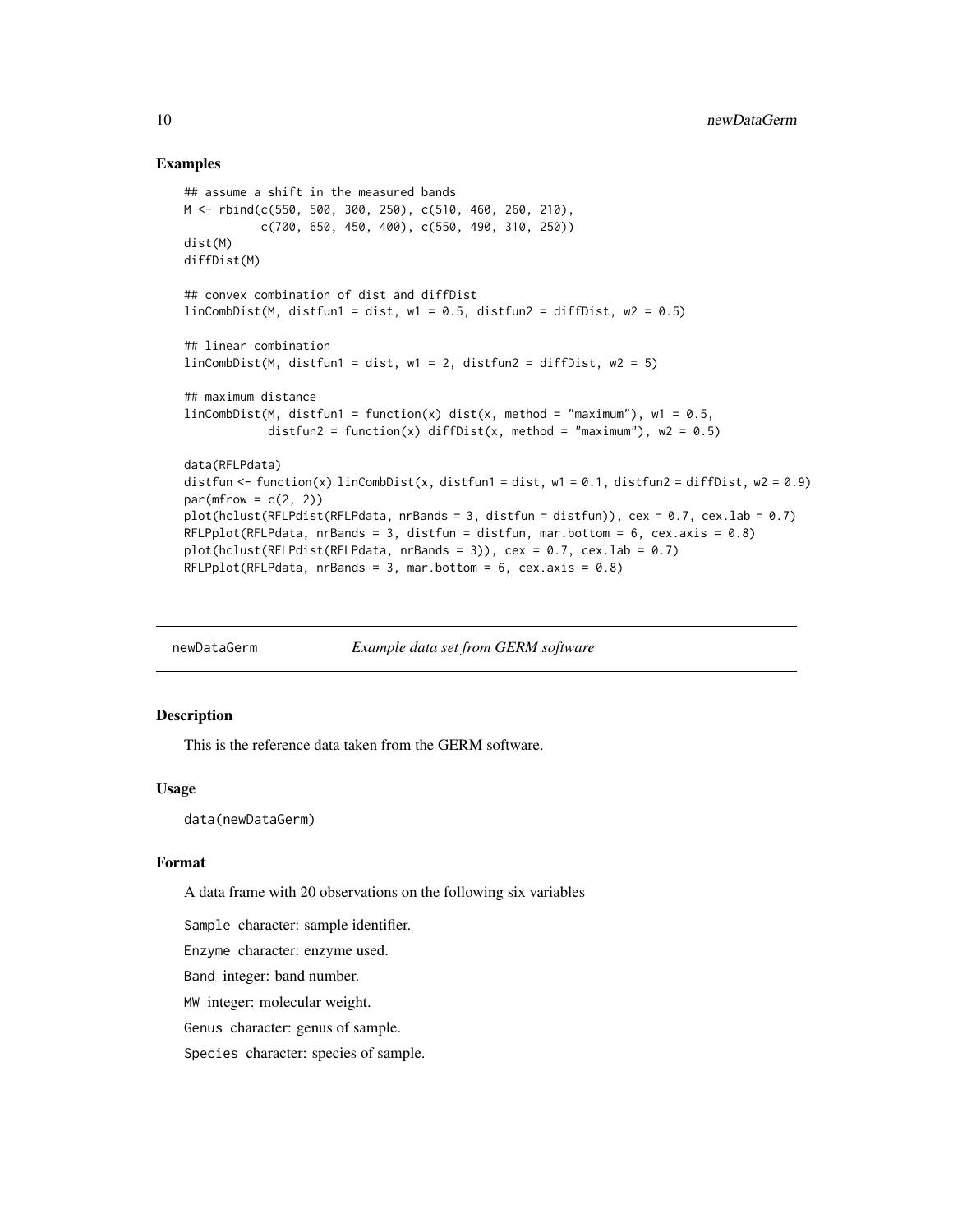#### <span id="page-10-0"></span>nrBands 11

## Details

See GERM software.

### Source

The data set was taken from the GERM software (table 'Example Unknowns').

### References

Ian A. Dickie, Peter G. Avis, David J. McLaughlin, Peter B. Reich. Good-Enough RFLP Matcher (GERM) program. Mycorrhiza 2003, 13:171-172.

#### Examples

data(newDataGerm) str(newDataGerm)

<span id="page-10-1"></span>nrBands *Function to compute number of bands.*

### Description

Computes groups based on the number of bands per sample in a RFLP data set. Each group comprises RFLP-samples with equal number of bands.

#### Usage

nrBands(x)

### Arguments

x data.frame with RFLP data; see [RFLPdata](#page-16-1).

#### Details

The function computes groups based on the number of bands per sample in a RFLP data set. Each group comprises RFLP-samples with equal number of bands.

#### Value

Number of bands per RFLP-samples.

#### Author(s)

Fabienne Flessa <Fabienne.Flessa@uni-bayreuth.de>, Alexandra Kehl <Alexandra.Kehl@uni-tuebingen.de>, Matthias Kohl <Matthias.Kohl@stamats.de>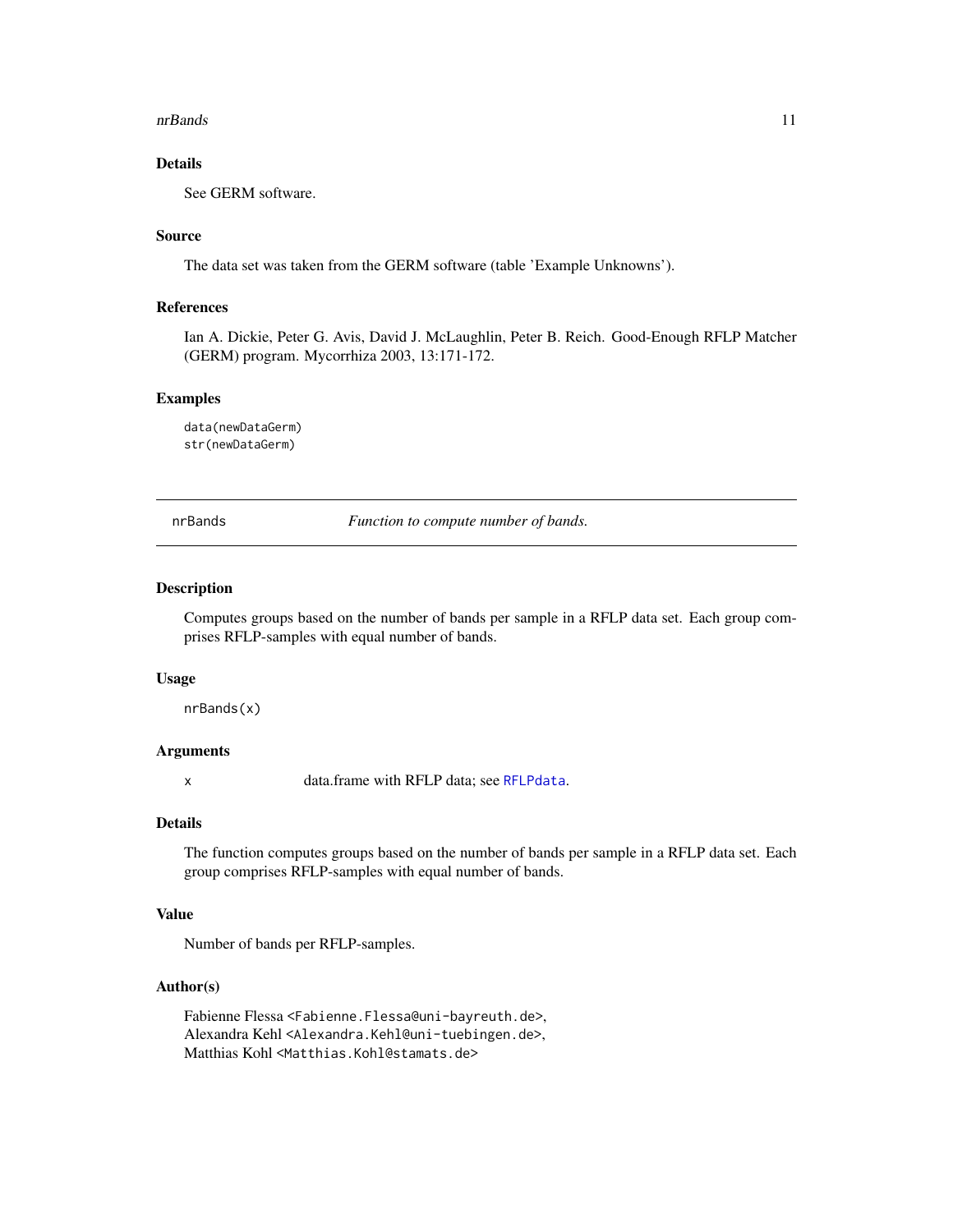#### <span id="page-11-0"></span>References

Flessa, F., Kehl, A., Kohl, M. Analysing diversity and community structures using PCR-RFLP: a new software application. Molecular Ecology Resources 2013 Jul; 13(4):726-33.

#### See Also

[RFLPdata](#page-16-1), [RFLPdist2](#page-19-1), [dist](#page-0-0)

### Examples

data(RFLPdata) nrBands(RFLPdata)

read.blast *Read BLAST data*

### Description

Function to read BLAST data generated with standalone BLAST from NCBI.

#### Usage

read.blast(file, sep =  $"\t t")$ 

#### Arguments

| file | character: BLAST file to read in.                                                                                |
|------|------------------------------------------------------------------------------------------------------------------|
| sep  | the field separator character. Values on each line of the file are separated by this<br>character. Default "\t". |

#### Details

The function reads data which was generated with standalone BLAST from NCBI; see ftp://ftp.ncbi.nih.gov/blast/executables

Possible steps: 1) Install NCBI BLAST 2) Generate and import database(s) 3) Apply BLAST with options outfmt and out; e.g. blastn-query Testquery-db Testdatabase-outfmt 6-out out.txt or blastn -query Testquery -db Testdatabase -outfmt 10 -out out.csv One can also call BLAST from inside R by using function system system("blastn -query Testquery -db Testdatabase -outfmt 6 -out out.txt") 4) Read in the results test.res <-read.blast(file = "out.txt") or test.res <-read.blast(file = "out.csv",sep = ",")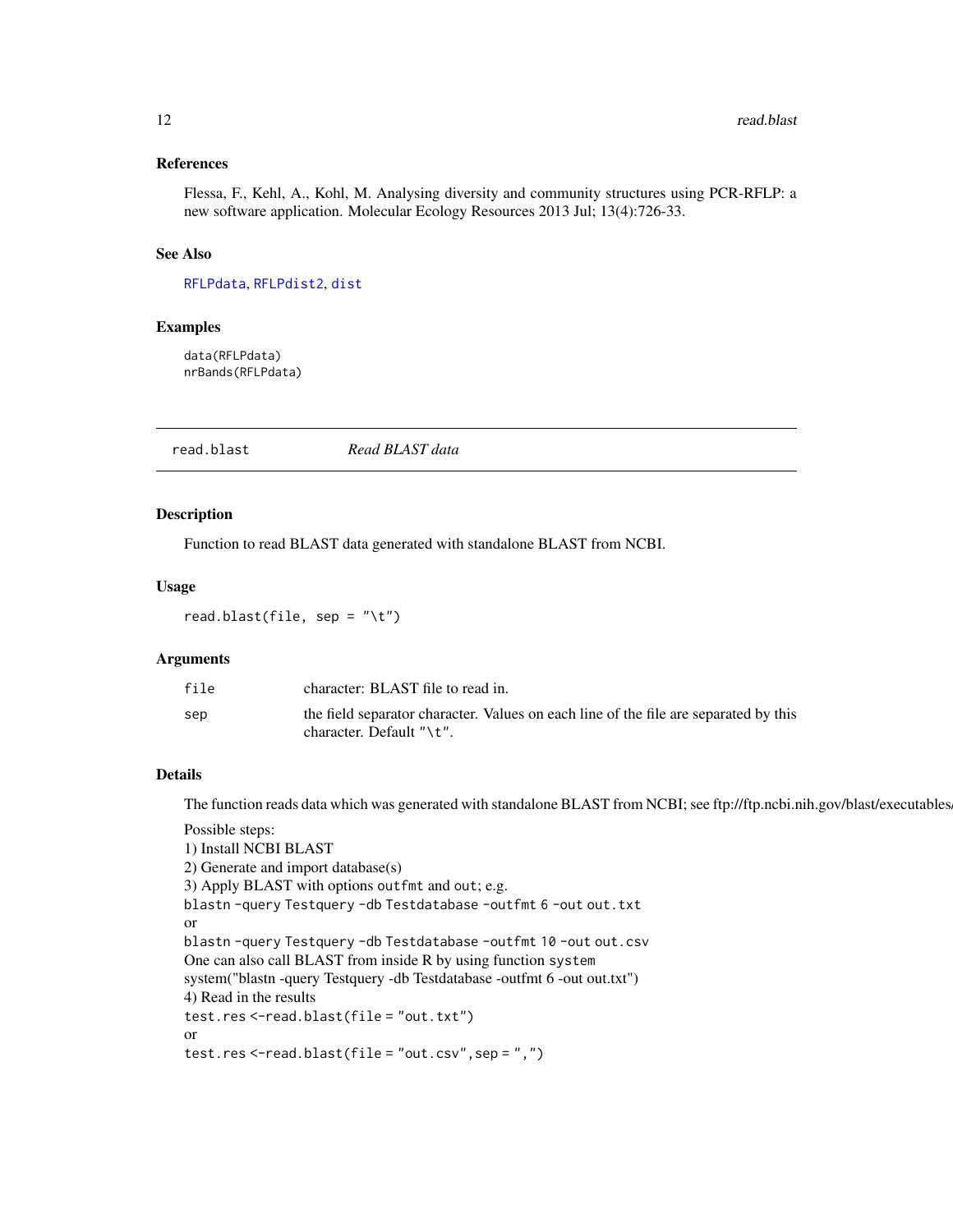#### <span id="page-12-0"></span>read.blast 13

#### Value

A data.frame with variables

query.id character: sequence identifier.

subject.id character: subject identifier.

identity numeric: identity between sequences (in percent).

alignment.length integer: number of nucleotides.

mismatches integer: number of mismatches.

gap.opens integer: number of gaps.

q.start integer: query sequence start.

q.end integer: query sequence end.

s.start integer: subject sequence start.

s.end integer: subject sequence end.

evalue numeric: evalue.

bit.score numeric: score value.

### Author(s)

Fabienne Flessa <Fabienne.Flessa@uni-bayreuth.de>, Alexandra Kehl <Alexandra.Kehl@uni-tuebingen.de>, Matthias Kohl <Matthias.Kohl@stamats.de>

#### References

Standalone Blast download: <https://ftp.ncbi.nlm.nih.gov/blast/executables/blast+/LATEST/>

Blast News: [https://blast.ncbi.nlm.nih.gov/Blast.cgi?CMD=Web&PAGE\\_TYPE=BlastNews](https://blast.ncbi.nlm.nih.gov/Blast.cgi?CMD=Web&PAGE_TYPE=BlastNews)

Flessa, F., Kehl, A., Kohl, M. Analysing diversity and community structures using PCR-RFLP: a new software application. Molecular Ecology Resources 2013 Jul; 13(4):726-33.

#### See Also

[BLASTdata](#page-3-1), [simMatrix](#page-32-1)

```
Dir <- system.file("extdata", package = "RFLPtools") # input directory
filename <- file.path(Dir, "BLASTexample.txt")
BLAST1 <- read.blast(file = filename)
str(BLAST1)
```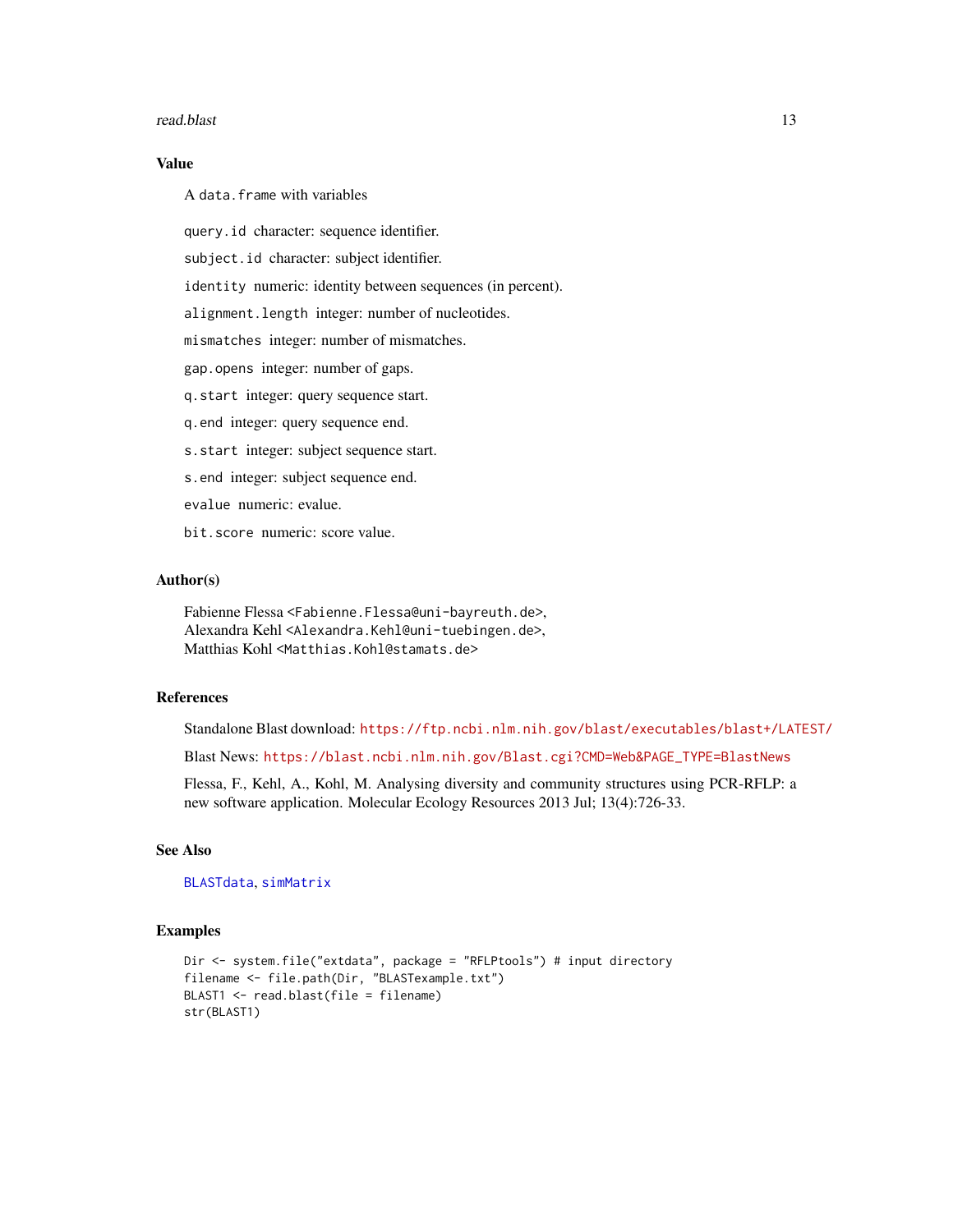<span id="page-13-0"></span>

Function to read RFLP data (e.g. generated with software package Gene Profiler 4.05 (Scanalytics Inc.)) for DNA fragment analysis and genotyping, and exported to a text file.

#### Usage

read.rflp(file)

### Arguments

file character: RFLP file to read in.

### Details

The function reads data from a text file which was generated e.g. with the software package Gene Profiler 4.05 (Scanalytics Inc.) for DNA fragment analysis and genotyping. The data file contains sample identifier (Sample), band number (Band), molecular weight (MW) and gel identifier (Gel) (see [RFLPdata](#page-16-1)).

If gel identifier Gel is missing it is extracted from the sample identifier Sample.

#### Value

A data.frame with variables

Sample character: sample identifier.

Band integer: band number.

MW integer: molecular weight.

Gel character: gel identifier.

### Author(s)

Fabienne Flessa <Fabienne.Flessa@uni-bayreuth.de>, Alexandra Kehl <Alexandra.Kehl@uni-tuebingen.de>, Matthias Kohl <Matthias.Kohl@stamats.de>

#### References

Flessa, F., Kehl, A., Kohl, M. Analysing diversity and community structures using PCR-RFLP: a new software application. Molecular Ecology Resources 2013 Jul; 13(4):726-33.

### See Also

[RFLPdata](#page-16-1), [RFLPdist](#page-17-1)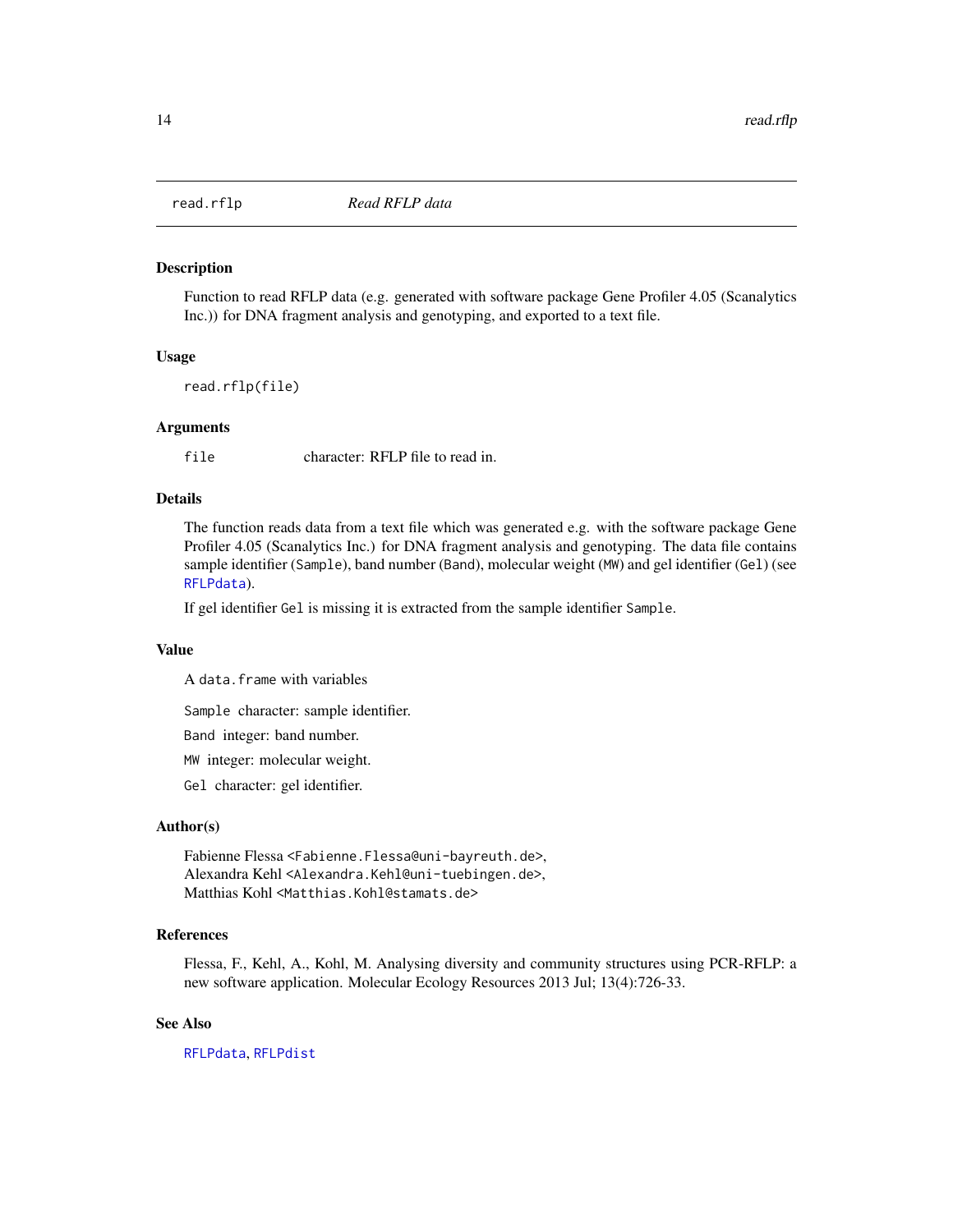#### <span id="page-14-0"></span>refDataGerm 15

#### Examples

```
Dir <- system.file("extdata", package = "RFLPtools") # input directory
filename <- file.path(Dir, "RFLPexample.txt")
RFLP1 <- read.rflp(file = filename)
str(RFLP1)
filename <- file.path(Dir, "AZ091016_report.txt")
RFLP2 <- read.rflp(file = filename)
str(RFLP2)
```
<span id="page-14-1"></span>refDataGerm *Example data set from GERM software*

### Description

This is the reference data taken from the GERM software.

#### Usage

data(refDataGerm)

### Format

A data frame with 250 observations on the following six variables

Sample character: sample identifier.

Enzyme character: enzyme used.

Band integer: band number.

MW integer: molecular weight.

Genus character: genus of sample.

Species character: species of sample.

### Details

See GERM software.

#### Source

The data set was taken from the GERM software (table 'Example Data').

### References

Ian A. Dickie, Peter G. Avis, David J. McLaughlin, Peter B. Reich. Good-Enough RFLP Matcher (GERM) program. Mycorrhiza 2003, 13:171-172.

### Examples

data(refDataGerm) str(refDataGerm)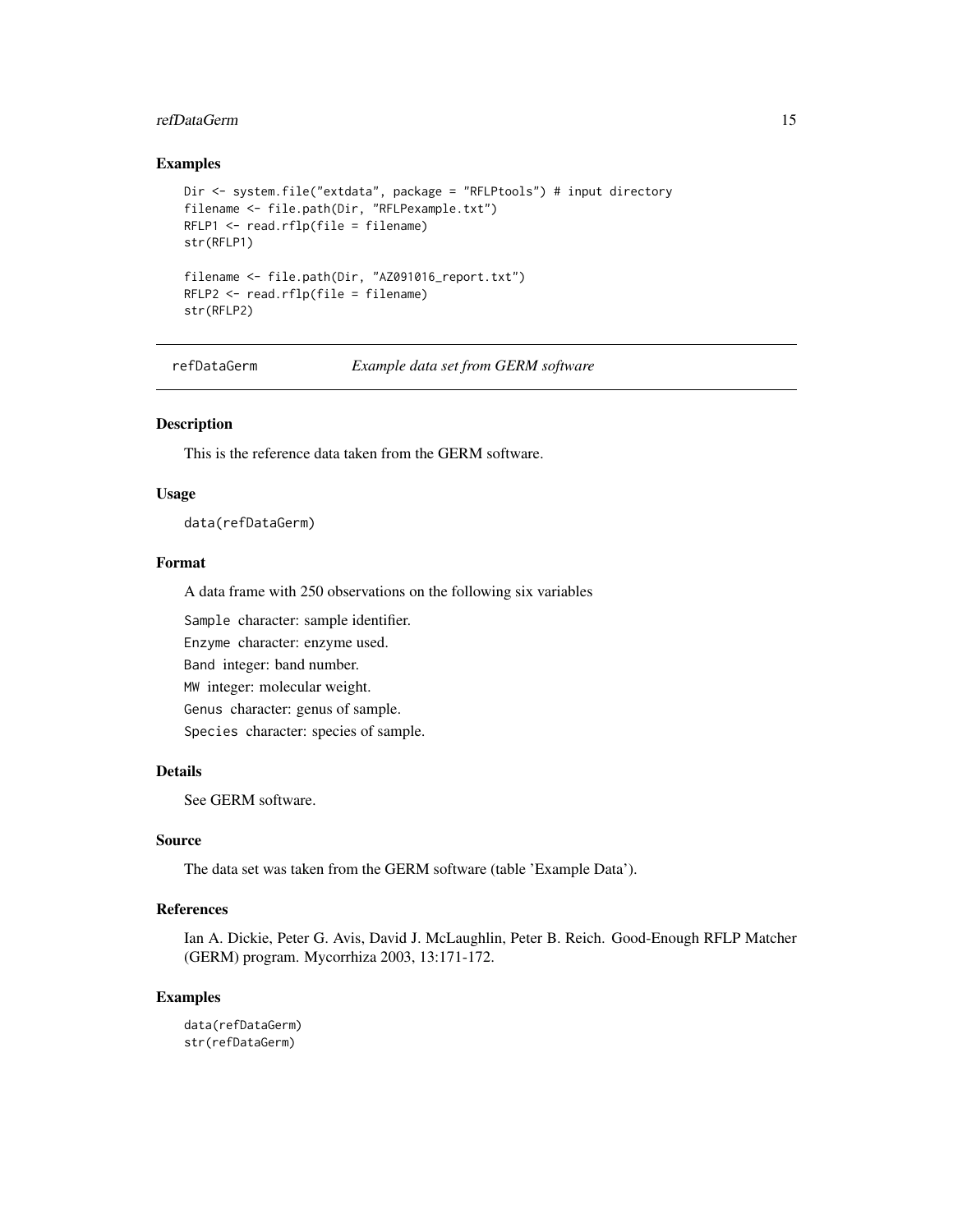<span id="page-15-0"></span>

Function to combine an arbitrary number of RFLP data sets.

### Usage

RFLPcombine(...)

### Arguments

... two or more data.frames with RFLP data.

#### Details

The data sets are combined using [rbind](#page-0-0).

If data sets with identical sample identifiers are given, the identifiers are made unique using [make.unique](#page-0-0).

#### Value

A data.frame with variables

Sample character: sample identifier.

Band integer: band number.

MW integer: molecular weight.

Gel character: gel identifier.

#### Author(s)

Fabienne Flessa <Fabienne.Flessa@uni-bayreuth.de>, Alexandra Kehl <Alexandra.Kehl@uni-tuebingen.de>, Matthias Kohl <Matthias.Kohl@stamats.de>

### References

Flessa, F., Kehl, A., Kohl, M. Analysing diversity and community structures using PCR-RFLP: a new software application. Molecular Ecology Resources 2013 Jul; 13(4):726-33.

#### See Also

[RFLPdata](#page-16-1)

```
data(RFLPdata)
res <- RFLPcombine(RFLPdata, RFLPdata, RFLPdata)
RFLPplot(res, nrBands = 4)
```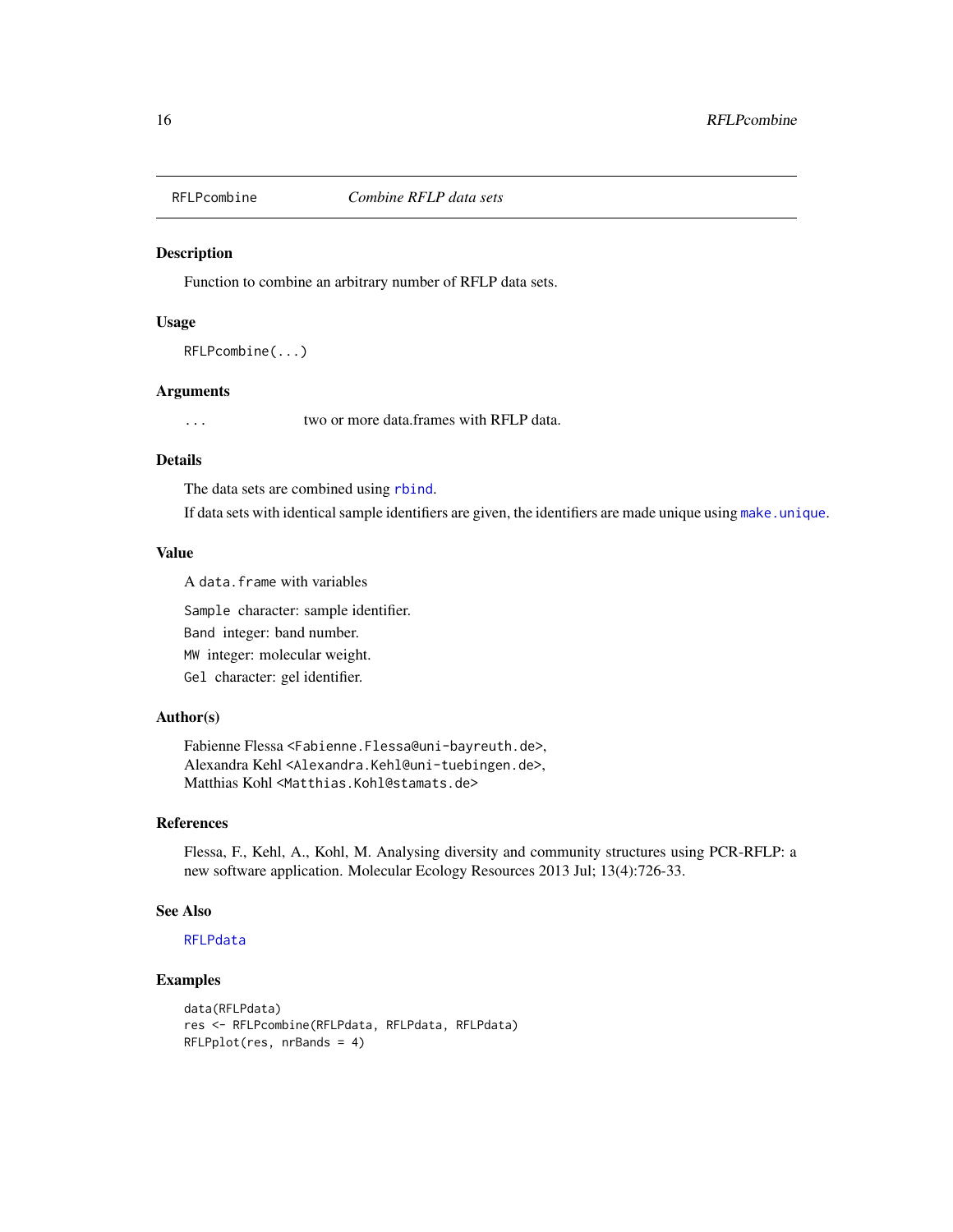<span id="page-16-1"></span><span id="page-16-0"></span>

This is an example data set for RFLP data.

#### Usage

data(RFLPdata)

### Format

A data frame with 737 observations on the following four variables

Sample character: sample identifier.

Band integer: band number.

MW integer: molecular weight.

Gel character: gel identifier.

#### Details

The molecular weight was determined using the software package Gene Profiler 4.05 (Scanalytics Inc.) for DNA fragment analysis and genotyping, and exported to a text file.

### Source

The data set was generated by F. Flessa.

### References

Flessa, F., Kehl, A., Kohl, M. Analysing diversity and community structures using PCR-RFLP: a new software application. Molecular Ecology Resources 2013 Jul; 13(4):726-33.

#### Examples

data(RFLPdata) str(RFLPdata)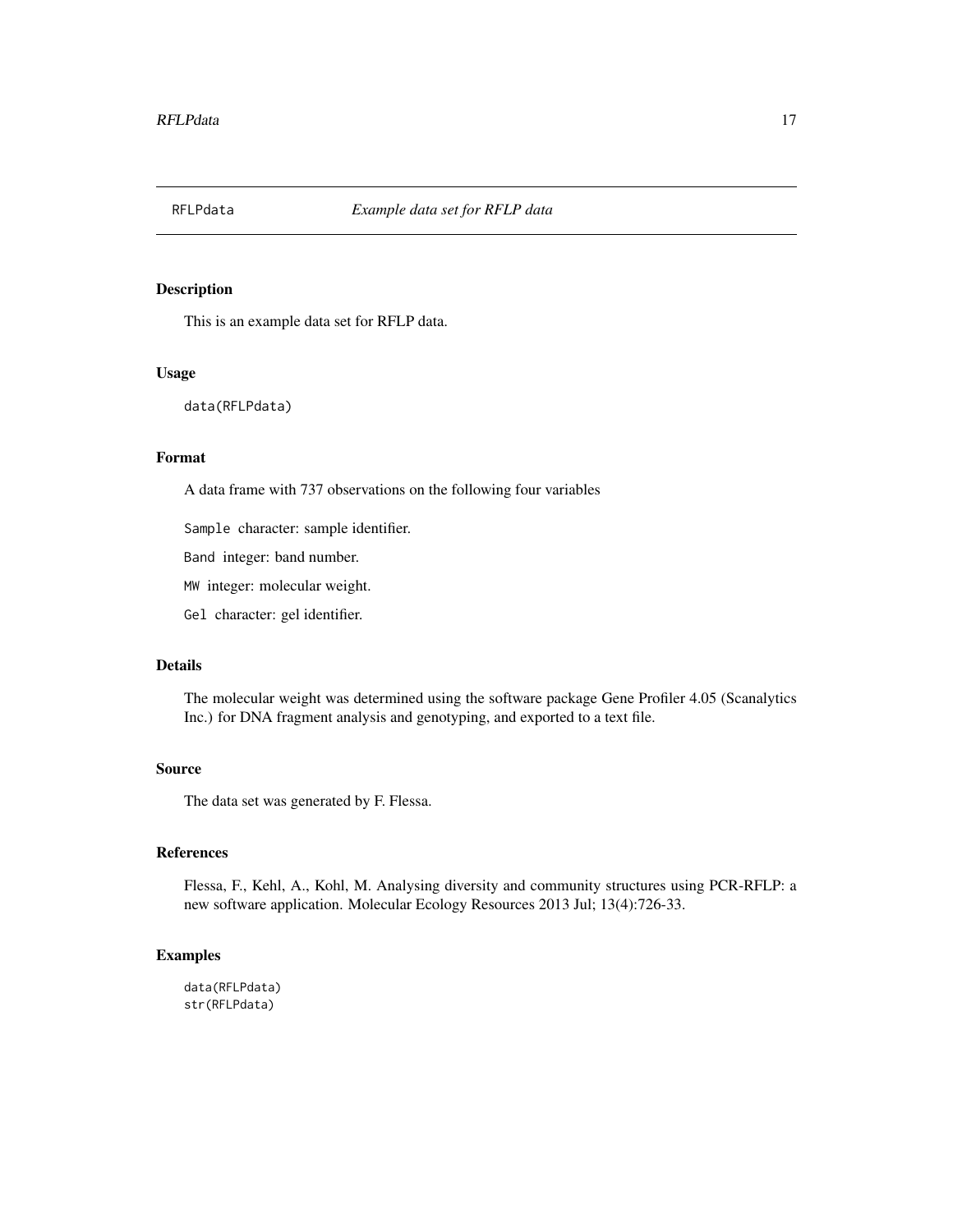<span id="page-17-1"></span><span id="page-17-0"></span>

Within each group containing RFLP-samples exhibiting a equal number of bands, the distance between the molecular weights is computed.

#### Usage

 $RFLPdist(x, distfun = dist, nrBands, LOD = 0)$ 

#### Arguments

| x       | data.frame with RFLP data; see RFLPdata.                                                  |
|---------|-------------------------------------------------------------------------------------------|
| distfun | function computing the distance with default dist; cf. dist.                              |
| nrBands | if not missing, then only samples with the specified number of bands are con-<br>sidered. |
| LOD     | threshold for low-bp bands.                                                               |

#### Details

For each number of bands the given distance between the molecular weights is computed. The result is a named list of distances where the names correspond to the number of bands which occur in each group.

If nrBands is specified only samples with this number of bands are considered.

If LOD > 0 is specified, all values below LOD are removed before the distances are calculated.

#### Value

A named list with the distances; see [dist](#page-0-0).

In case nrBands is not missing, an object of S3 class dist.

#### Author(s)

Fabienne Flessa <Fabienne.Flessa@uni-bayreuth.de>, Alexandra Kehl <Alexandra.Kehl@uni-tuebingen.de>, Matthias Kohl <Matthias.Kohl@stamats.de>

### References

Flessa, F., Kehl, A., Kohl, M. Analysing diversity and community structures using PCR-RFLP: a new software application. Molecular Ecology Resources 2013 Jul; 13(4):726-33.

Poussier, Stephane; Trigalet-Demery, Danielle; Vandewalle, Peggy; Goffinet, Bruno; Luisetti, Jacques; Trigalet, Andre. Genetic diversity of Ralstonia solanacearum as assessed by PCR-RFLP of the hrp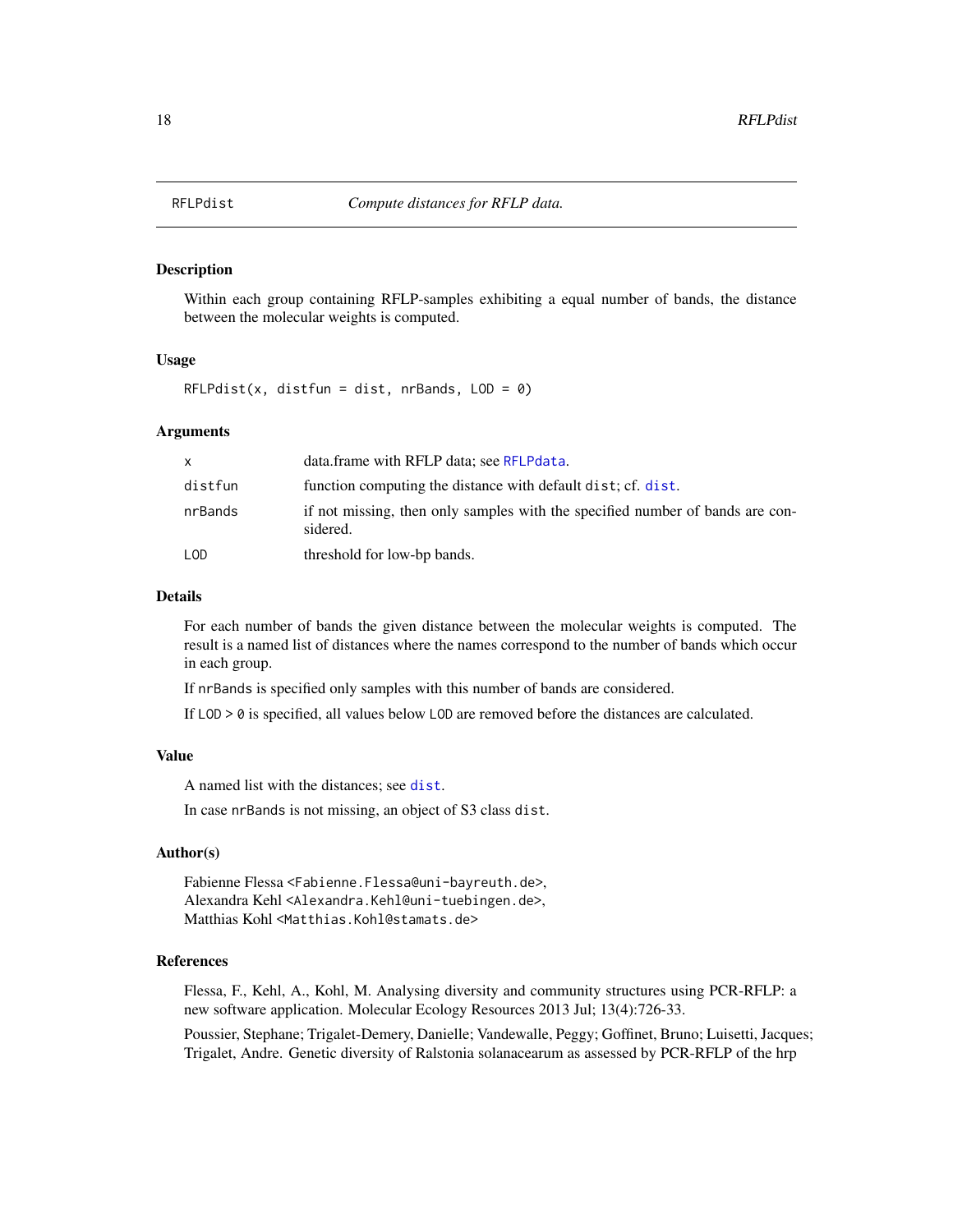#### RFLPdist 19

gene region, AFLP and 16S rRNA sequence analysis, and identification of an African subdivision. Microbiology 2000 146:1679-1692

Matsumoto, Masaru; Furuya, Naruto; Takanami, Yoichi; Matsuyama, Nobuaki. RFLP analysis of the PCR-amplified 28S rDNA in Rhizoctonia solani. Mycoscience 1996 37:351 - 356

#### See Also

[RFLPdata](#page-16-1), [dist](#page-0-0)

```
## Euclidean distance
data(RFLPdata)
res <- RFLPdist(RFLPdata)
names(res) ## number of bands
res$"6"
RFLPdist(RFLPdata, nrBands = 6)
## Other distances
res1 <- RFLPdist(RFLPdata, distfun = function(x) dist(x, method = "manhattan"))
res2 <- RFLPdist(RFLPdata, distfun = function(x) dist(x, method = "maximum"))
res[[1]]
res1[[1]]
res2[[1]]
## cut dendrogram at height 50
clust4bd <- hclust(res[[2]])
cgroups50 <- cutree(clust4bd, h=50)
cgroups50
## or
library(MKomics)
res3 <- RFLPdist(RFLPdata, distfun = corDist)
res3$"9"
## hierarchical clustering
par(mfrow = c(2,2))plot(hclust(res[[1]]), main = "Euclidean distance")
plot(hclust(res1[[1]]), main = "Manhattan distance")
plot(hclust(res2[[1]]), main = "Maximum distance")
plot(hclust(res3[[1]]), main = "Pearson correlation distance")
## Similarity matrix
library(MKomics)
myCol <- colorRampPalette(brewer.pal(8, "RdYlGn"))(128)
ord <- order.dendrogram(as.dendrogram(hclust(res[[1]])))
temp <- as.matrix(res[[1]])
simPlot(temp[ord,ord], col = rev(myCol), minVal = 0,labels = colnames(temp), title = "(Dis-)Similarity Plot")
```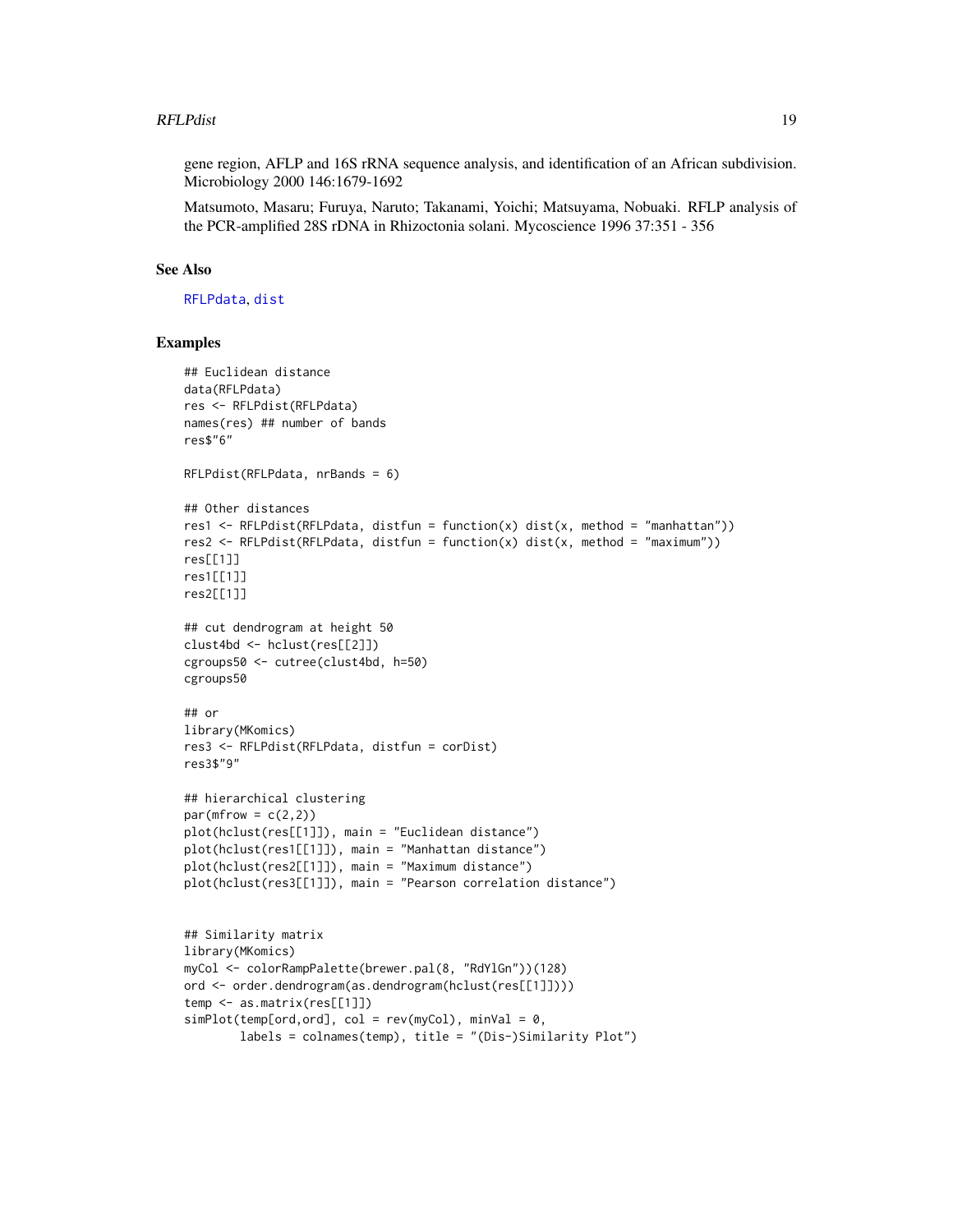```
## or
library(lattice)
levelplot(temp[ord,ord], col.regions = rev(myCol),
          at = do.breaks(c(0, maxtemp)), 128),xlab = "", ylab = "",
          ## Rotate label of x axis
          scales = list(x = list(root = 90)),main = "(Dis-)Similarity Plot")
## multidimensional scaling
loc <- cmdscale(res[[5]])
x \leftarrow \text{loc}[, 1]y \leftarrow -\text{loc}[, 2]plot(x, y, type="n", xlab="", ylab="", xlim = 1.05*range(x), main="Multidemsional scaling")
text(x, y, rownames(loc), cex=0.8)
```
RFLPdist2 *Compute distances for RFLP data.*

### Description

If gel image quality is low, faint bands may be disregarded and may lead to wrong conclusions. This function computes the distance between the molecular weights of RFLP samples, including samples containing one or more additional bands. Thus, failures during band detection could be identified. Visualisation of band patterns using this method can be done by [RFLPplot](#page-24-1) using the argument nrMissing.

### Usage

```
RFLPdist2(x, distfun = dist, nrBands, nrMissing, LOD = 0,
          diag = FALSE, upper = FALSE)
```
#### Arguments

| X         | data.frame with RFLP data; see RFLPdata.                             |
|-----------|----------------------------------------------------------------------|
| distfun   | function computing the distance with default dist; cf. dist.         |
| nrBands   | samples with number of bands equal to nr Bands are to be considered. |
| nrMissing | number of bands that might be missing.                               |
| LOD       | threshold for low-bp bands.                                          |
| diag      | see dist                                                             |
| upper     | see dist                                                             |

<span id="page-19-0"></span>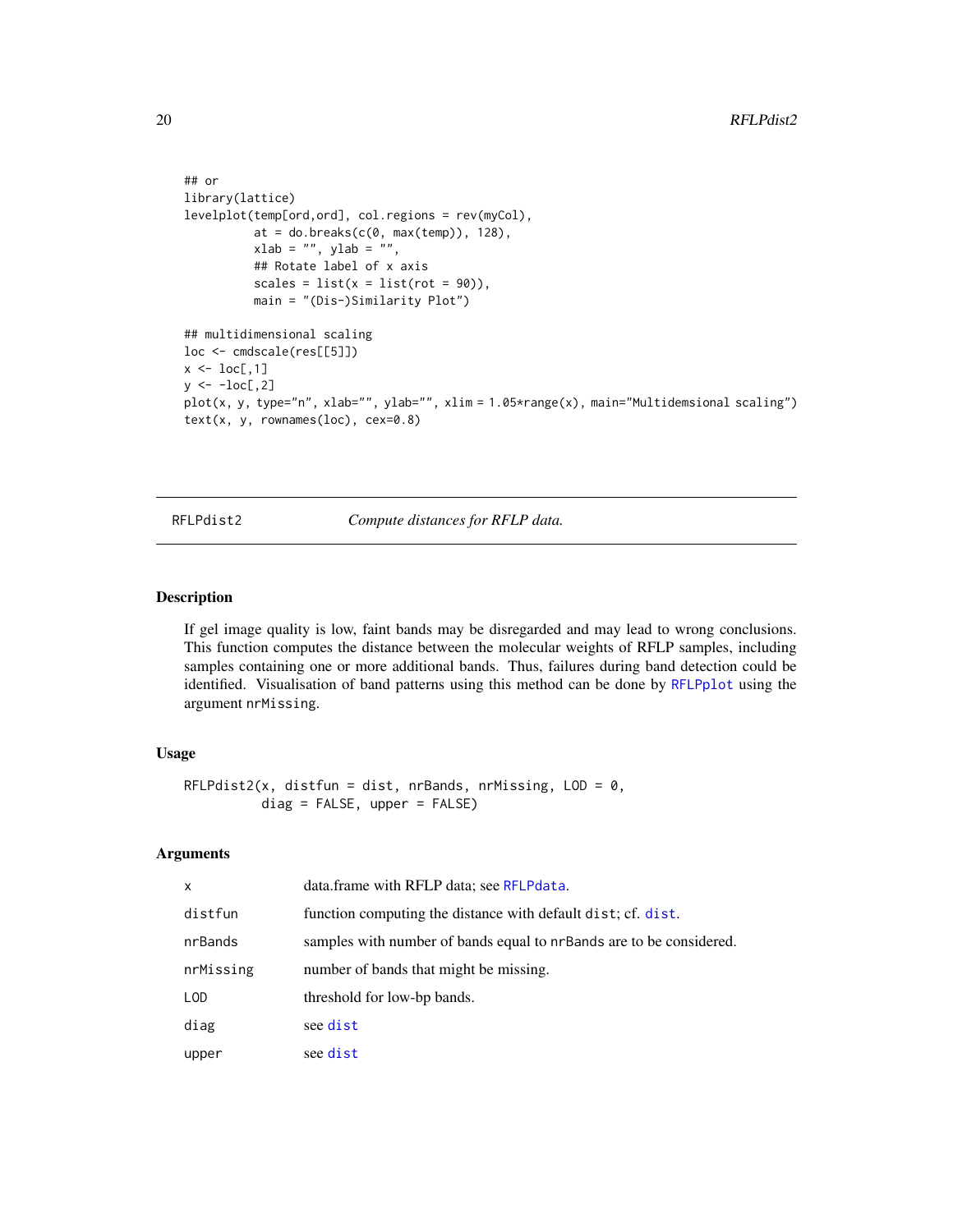#### <span id="page-20-0"></span>RFLPdist2 21

#### Details

For a given number of bands the given distance between the molecular weights is computed. It is assumed that a number of bands might be missing. Hence all samples with number of bands in nrBands, nrBands+1, ..., nrBands+nrMissing are compared.

If LOD > 0 is specified, it is assumed that missing bands can only occur for molecular weights smaller than LOD. As a consequence only samples which have nrBands bands with molecular weight larger or equal to LOD are selected.

For computing the distance between the molecular weight of a sample S1 with x bands and a Sample S2 with x+y bands the distances between the molecular weight of sample S1 and the molecular weight of all possible subsets of S2 with x bands are computed. The distance between S1 and S2 is then defined as the minimum of all these distances.

If  $LOD > 0$  is specified, only all combinations of values below  $LOD$  are considered.

This option may be useful, if gel image quality is low, and the detection of bands is doubtful.

#### Value

An object of class "[dist](#page-0-0)" returned; cf. dist.

### Author(s)

Fabienne Flessa <Fabienne.Flessa@uni-bayreuth.de>, Alexandra Kehl <Alexandra.Kehl@uni-tuebingen.de>, Matthias Kohl <Matthias.Kohl@stamats.de>

#### References

Flessa, F., Kehl, A., Kohl, M. Analysing diversity and community structures using PCR-RFLP: a new software application. Molecular Ecology Resources 2013 Jul; 13(4):726-33.

Ian A. Dickie, Peter G. Avis, David J. McLaughlin, Peter B. Reich. Good-Enough RFLP Matcher (GERM) program. Mycorrhiza 2003, 13:171-172.

#### See Also

[RFLPdata](#page-16-1), [nrBands](#page-10-1), [RFLPdist](#page-17-1), [dist](#page-0-0)

```
## Euclidean distance
data(RFLPdata)
nrBands(RFLPdata)
res0 <- RFLPdist(RFLPdata, nrBands = 4)
res1 <- RFLPdist2(RFLPdata, nrBands = 4, nrMissing = 1)
res2 <- RFLPdist2(RFLPdata, nrBands = 4, nrMissing = 2)
res3 <- RFLPdist2(RFLPdata, nrBands = 4, nrMissing = 3)
## assume missing bands only below LOD
res1.lod <- RFLPdist2(RFLPdata, nrBands = 4, nrMissing = 1, LOD = 60)
```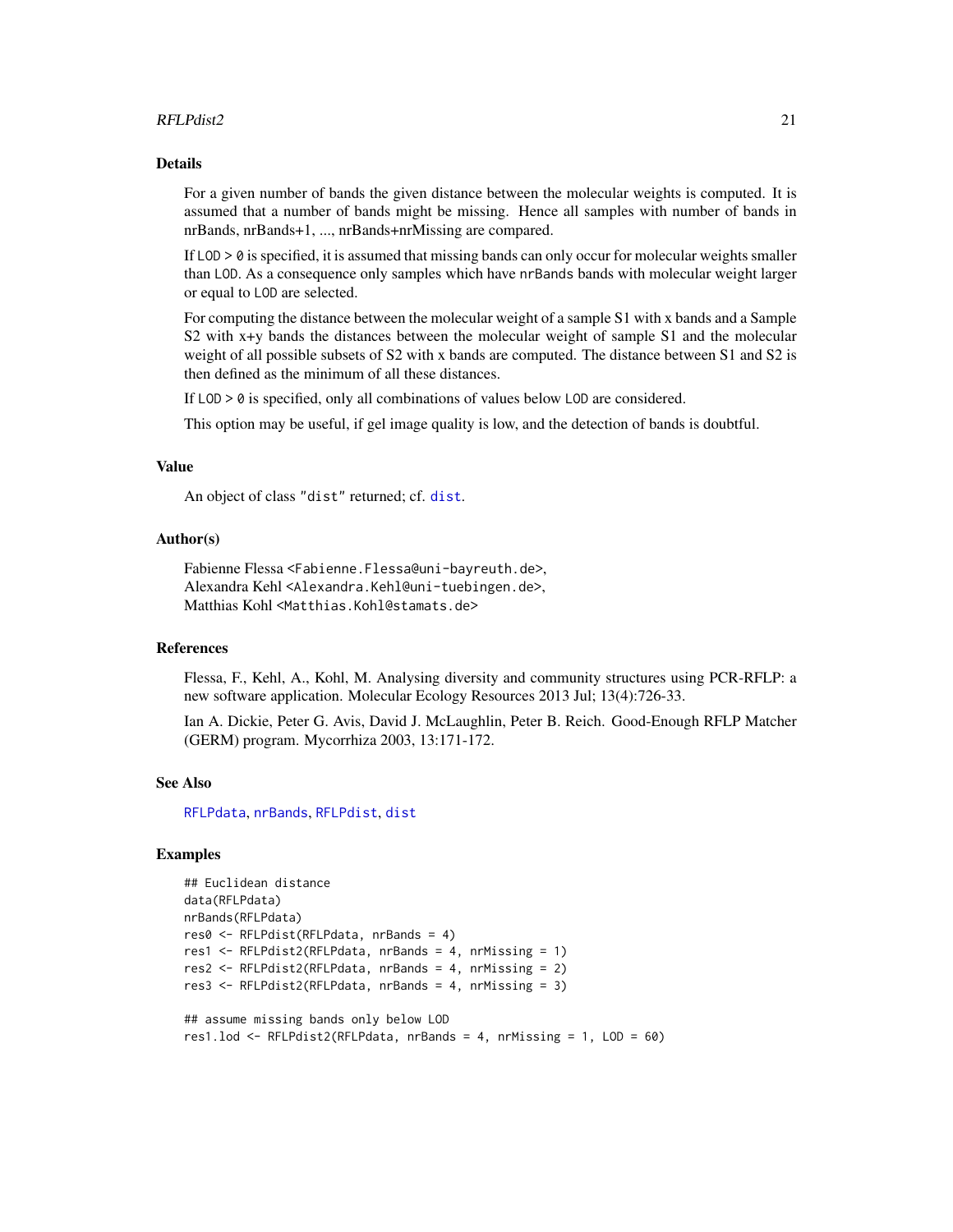```
## hierarchical clustering
par(mfrow = c(2,2))plot(hclust(res0), main = "0 bands missing")
plot(hclust(res1), main = "1 band missing")
plot(hclust(res2), main = "2 bands missing")
plot(hclust(res3), main = "3 bands missing")
## missing bands only below LOD
par(mfrow = c(1,2))plot(hclust(res0), main = "0 bands missing")
plot(hclust(res1.lod), main = "1 band missing below LOD")
## Similarity matrix
library(MKomics)
myCol <- colorRampPalette(brewer.pal(8, "RdYlGn"))(128)
ord <- order.dendrogram(as.dendrogram(hclust(res1)))
temp <- as.matrix(res1)
simPlot(temp[ord,ord], col = rev(myCol), minVal = 0,labels = colnames(temp), title = "(Dis-)Similarity Plot")
## missing bands only below LOD
ord <- order.dendrogram(as.dendrogram(hclust(res1.lod)))
temp <- as.matrix(res1.lod)
simPlot(temp[ord,ord], col = rev(myCol), minVal = 0,labels = colnames(temp), title = "(Dis-)Similarity Plot\n1 band missing below LOD")
## or
library(lattice)
levelplot(temp[ord,ord], col.regions = rev(myCol),
         at = do.breaks(c(0, max(temp)), 128),xlab = "", ylab = "",## Rotate label of x axis
         scales = list(x = list(root = 90)),main = "(Dis-)Similarity Plot")
## Other distances
res11 <- RFLPdist2(RFLPdata, distfun = function(x) dist(x, method = "manhattan"),
                 nrBands = 4, nrMissing = 1)
res12 <- RFLPdist2(RFLPdata, distfun = corDist, nrBands = 4, nrMissing = 1)
res13 <- RFLPdist2(RFLPdata, distfun = corDist, nrBands = 4, nrMissing = 1, LOD = 60)
par(mfrow = c(2,2))plot(hclust(res1), main = "Euclidean distance\n1 band missing")
plot(hclust(res11), main = "Manhattan distance\n1 band missing")
plot(hclust(res12), main = "Pearson correlation distance\n1 band missing")
plot(hclust(res13), main = "Pearson correlation distance\n1 band missing below LOD")
```
RFLPdist2ref *Compute distance between RFLP data and RFLP reference data.*

<span id="page-21-0"></span>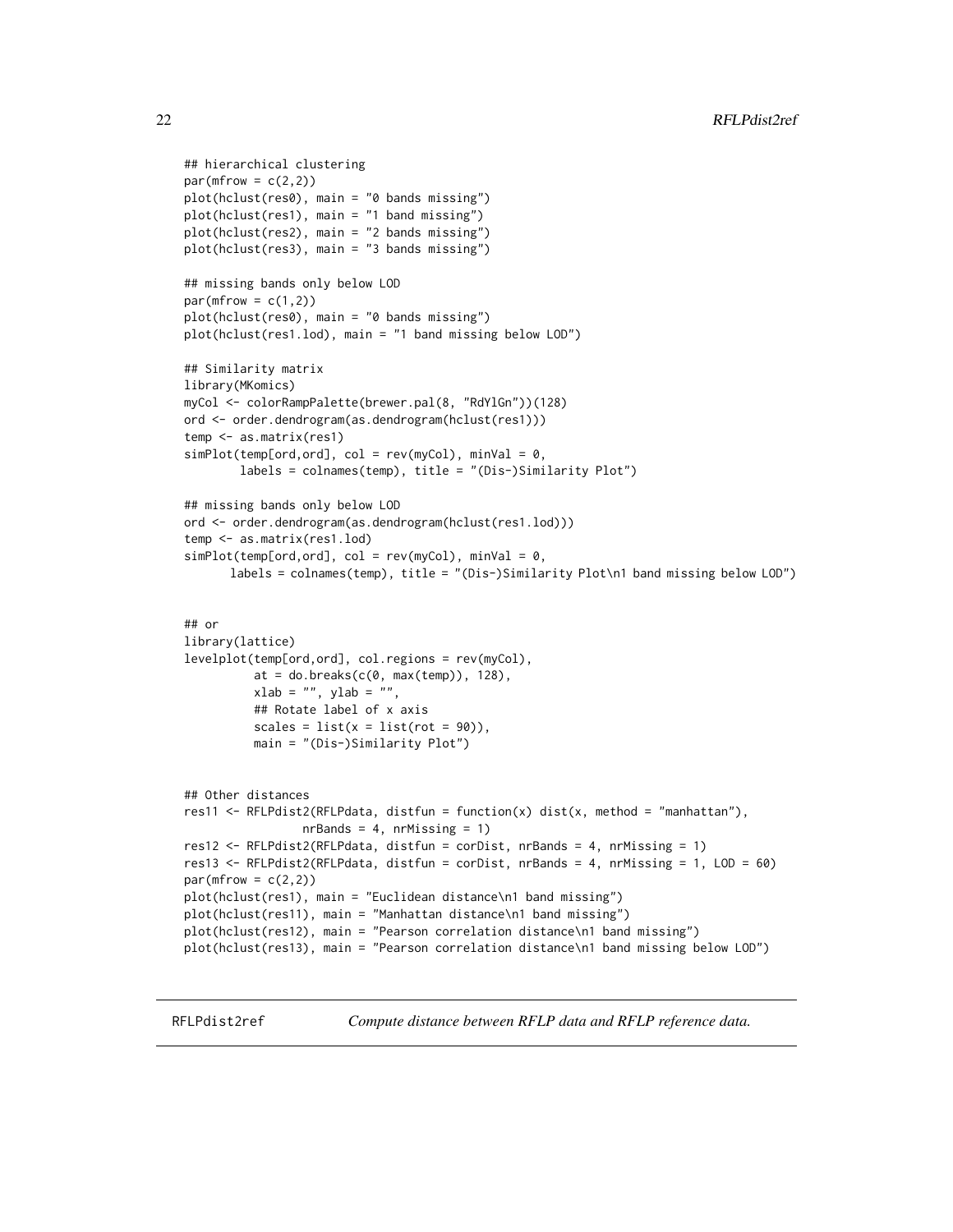### <span id="page-22-0"></span>RFLPdist2ref 23

### Description

Function to compute distance between RFLP data and RFLP reference data.

#### Usage

```
RFLPdist2ref(x, ref, distfun = dist, nrBands, LOD = 0)
```
### Arguments

| x       | data.frame with RFLP data; e.g. RFLPdata.                                    |
|---------|------------------------------------------------------------------------------|
| ref     | data.frame with RFLP reference data; e.g. RFLPref.                           |
| distfun | function computing the distance with default dist; cf. dist.                 |
| nrBands | only samples and reference samples with this number of bands are considered. |
| LOD     | threshold for low-bp bands.                                                  |

### Details

For each sample with nrBands bands the distance to each reference sample with nrBands bands is computed. The result is a matrix with the corresponding distances where rows represent the samples and columns the reference samples.

If LOD > 0 is specified, all values below LOD are removed before the distances are calculated. This applies to x and ref.

#### Value

A matrix with distances.

### Author(s)

Fabienne Flessa <Fabienne.Flessa@uni-bayreuth.de>, Alexandra Kehl <Alexandra.Kehl@uni-tuebingen.de>, Matthias Kohl <Matthias.Kohl@stamats.de>

### References

Flessa, F., Kehl, A., Kohl, M. Analysing diversity and community structures using PCR-RFLP: a new software application. Molecular Ecology Resources 2013 Jul; 13(4):726-33.

### See Also

[RFLPdata](#page-16-1), [dist](#page-0-0)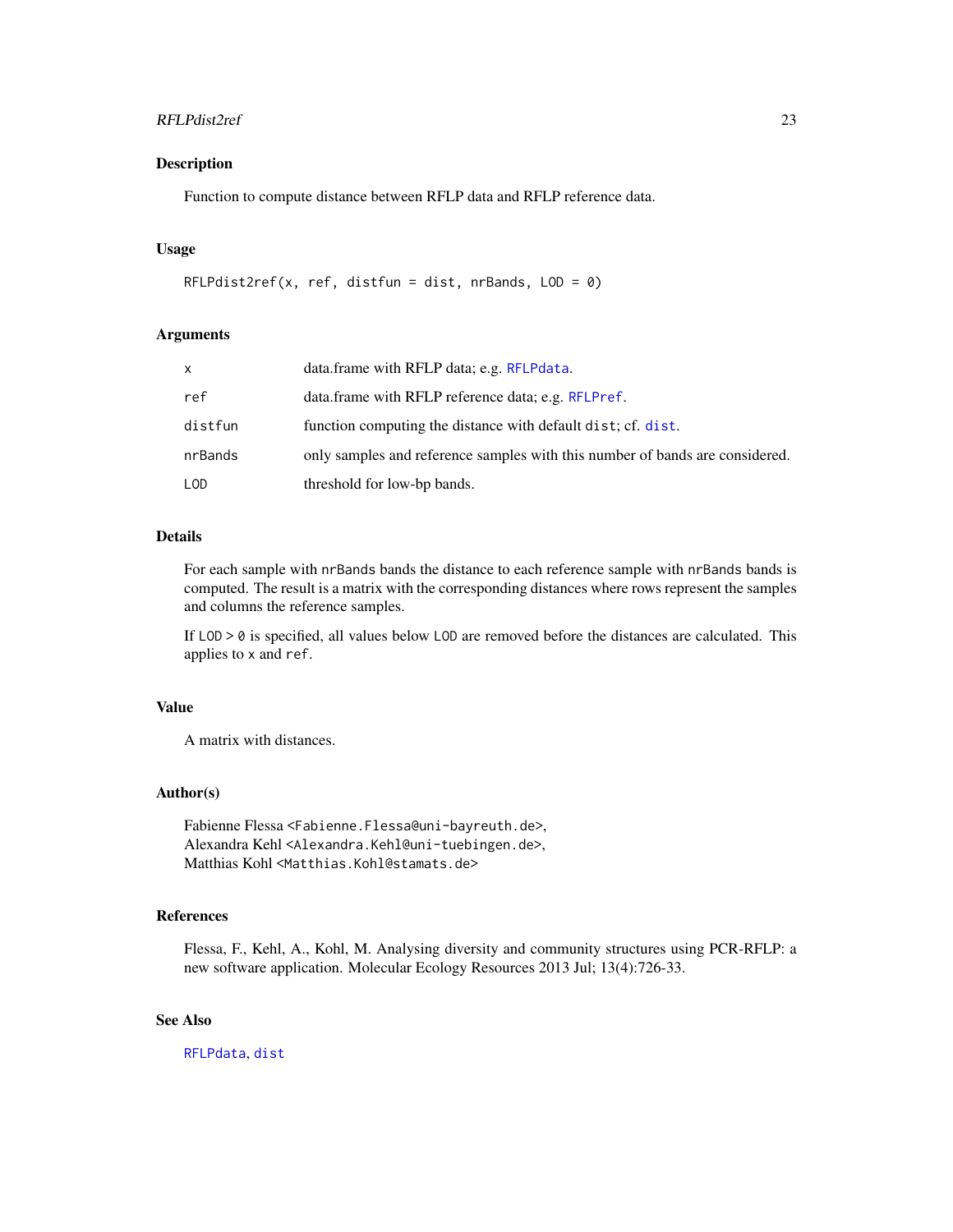### Examples

```
## Euclidean distance
data(RFLPdata)
data(RFLPref)
nrBands(RFLPref)
RFLPdist2ref(RFLPdata, RFLPref, nrBands = 4)
RFLPdist2ref(RFLPdata, RFLPref, nrBands = 6)
Dir <- system.file("extdata", package = "RFLPtools") # input directory
filename <- file.path(Dir, "AZ091016_report.txt")
RFLP1 <- read.rflp(file = filename)
RFLP2 <- RFLPqc(RFLP1)
nrBands(RFLP2)
RFLPdist2ref(RFLP1, RFLPref, nrBands = 4)
RFLPdist2ref(RFLP1, RFLPref, nrBands = 5)
```
RFLPlod *Remove bands below LOD*

### Description

Function to exclude bands below a given LOD.

### Usage

RFLPlod(x, LOD)

#### Arguments

| x   | data.frame with RFLP data.  |
|-----|-----------------------------|
| LOD | threshold for low-bp bands. |

#### Details

Low-bp bands may be regarded as unreliable. Function RFLPlod can be used to exclude such bands, which are likely to be absent in some other samples, before further analyses.

#### Value

A data.frame with variables

Sample character: sample identifier.

Band integer: band number.

MW integer: molecular weight.

Gel character: gel identifier.

<span id="page-23-0"></span>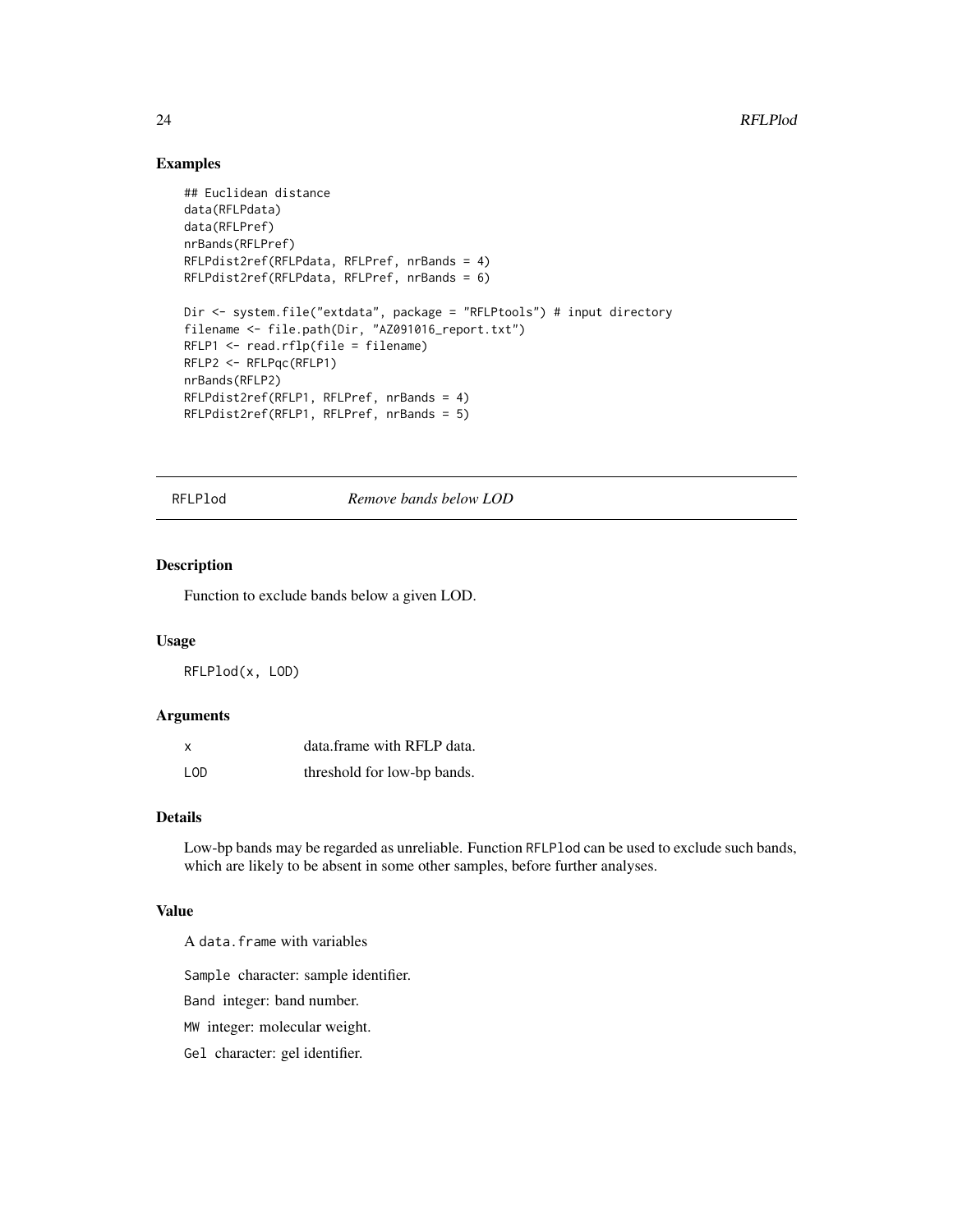#### <span id="page-24-0"></span>RFLPplot 25

#### Author(s)

Fabienne Flessa <Fabienne.Flessa@uni-bayreuth.de>, Alexandra Kehl <Alexandra.Kehl@uni-tuebingen.de>, Matthias Kohl <Matthias.Kohl@stamats.de>

#### References

Flessa, F., Kehl, A., Kohl, M. Analysing diversity and community structures using PCR-RFLP: a new software application. Molecular Ecology Resources 2013 Jul; 13(4):726-33.

#### See Also

[RFLPdata](#page-16-1)

### Examples

```
data(RFLPdata)
## remove bands with MW smaller than 60
RFLPdata.lod <- RFLPlod(RFLPdata, LOD = 60)
par(mfrow = c(1, 2))RFLPplot(RFLPdata, nrBands = 4, ylim = c(40, 670))RFLPplot(RFLPdata.load, nrBands = 4, ylim = c(40, 670))title(sub = "After applying RFLPlod")
```
<span id="page-24-1"></span>

RFLPplot *Function to plot RFLP data.*

### Description

Given RFLP data is plotted where the samples are sorted according to the corresponding dendrogram.

### Usage

```
RFLPplot(x, nrBands, nrMissing, distfun = dist,
        hclust.method = "complete", mar.bottom = 5,
         cex.axis = 0.5, colBands, xlab = "",
        ylab = "molecular weight", ylim, ...)
```
### Arguments

| x         | data.frame with RFLP data; see RFLPdata.                                                                                                                                      |
|-----------|-------------------------------------------------------------------------------------------------------------------------------------------------------------------------------|
| nrBands   | if not missing, then only samples with the specified number of bands are con-<br>sidered.                                                                                     |
| nrMissing | if not missing, then it is assumed that some bands may be missing. That is, all<br>samples with number of bands in nrBands, nrBands+1, , nrBands+nrMissing<br>are considered. |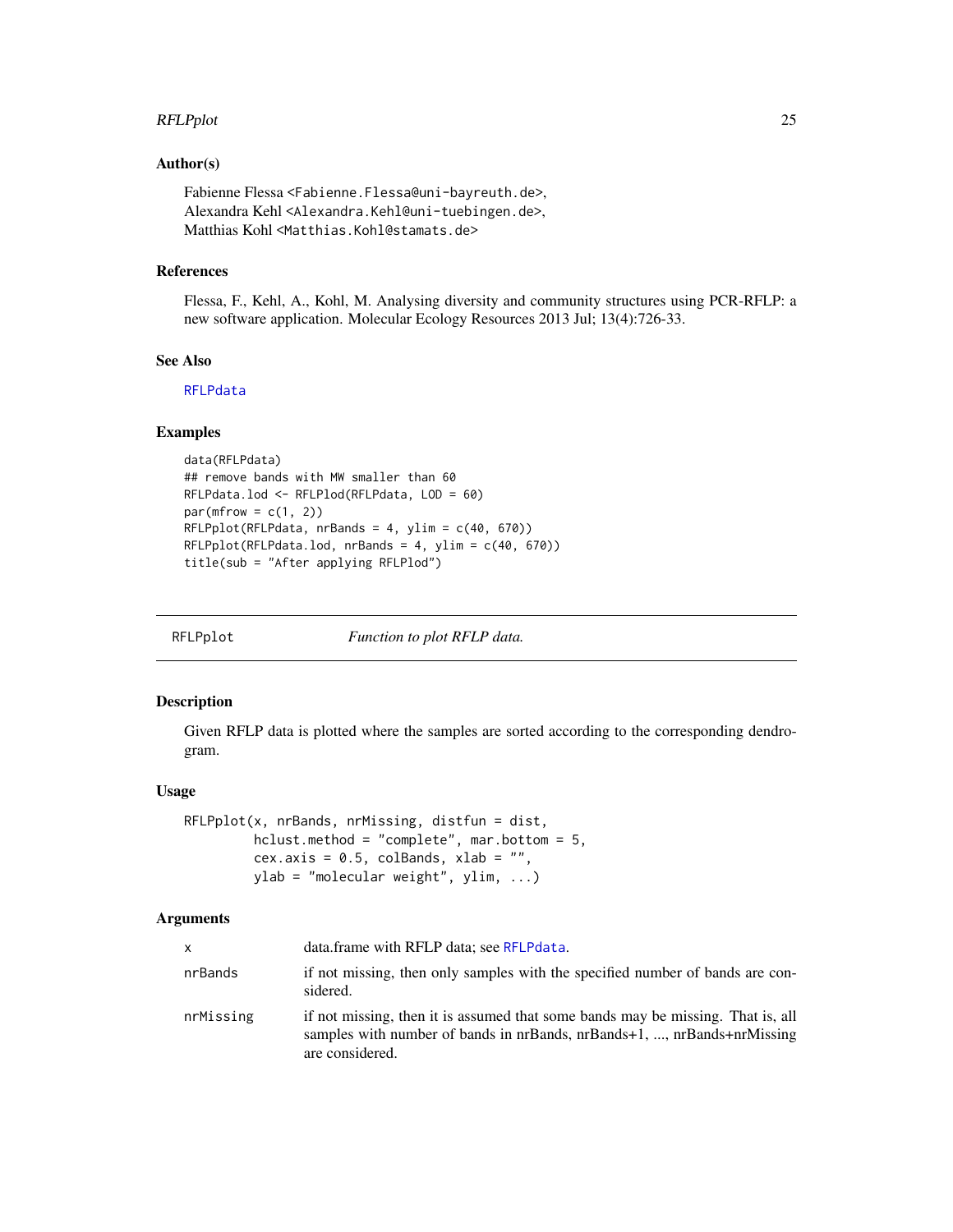<span id="page-25-0"></span>

| distfun       | function computing the distance with default dist; see dist.                                                                            |
|---------------|-----------------------------------------------------------------------------------------------------------------------------------------|
| hclust.method | method used for hierarchical clustering; see holust.                                                                                    |
| mar.bottom    | bottom margin of the plot; see par.                                                                                                     |
| cex.axis      | size of the x-axis annotation.                                                                                                          |
| colBands      | color for the bands. Has to be of length 1 or number of samples. If missing,<br>"Set1" of <b>RColorBrewer</b> is used; see ColorBrewer. |
| xlab          | passed to function plot.                                                                                                                |
| vlab          | passed to function plot.                                                                                                                |
| ylim          | passed to function plot. If missing an appropriate range of y-values is com-<br>puted.                                                  |
| $\cdots$      | additional arguments passed to function plot except xlim which is defined in-<br>side of RFLPplot.                                      |

### Details

RFLP data is plotted. The samples are sorted according to the corresponding dendrogram which is computed via function hclust.

The option to specify nrMissing may be useful, if gel image quality is low, and the detection of bands is doubtful.

#### Value

invisible

### Author(s)

Fabienne Flessa <Fabienne.Flessa@uni-bayreuth.de>, Alexandra Kehl <Alexandra.Kehl@uni-tuebingen.de>, Matthias Kohl <Matthias.Kohl@stamats.de>

### References

Flessa, F., Kehl, A., Kohl, M. Analysing diversity and community structures using PCR-RFLP: a new software application. Molecular Ecology Resources 2013 Jul; 13(4):726-33.

#### See Also

[RFLPdata](#page-16-1), [dist](#page-0-0)

```
data(RFLPdata)
par(mfrow = c(1,2))plot(hclust(RFLPdist(RFLPdata, nrBands = 3)), cex = 0.7)
RFLPplot(RFLPdata, nrBands = 3, mar.bottom = 6, cex.axis = 0.8)
par(mfrow = c(1,2))plot(hclust(RFLPdist2(RFLPdata, nrBands = 9, nrMissing = 1)), cex = 0.7)
```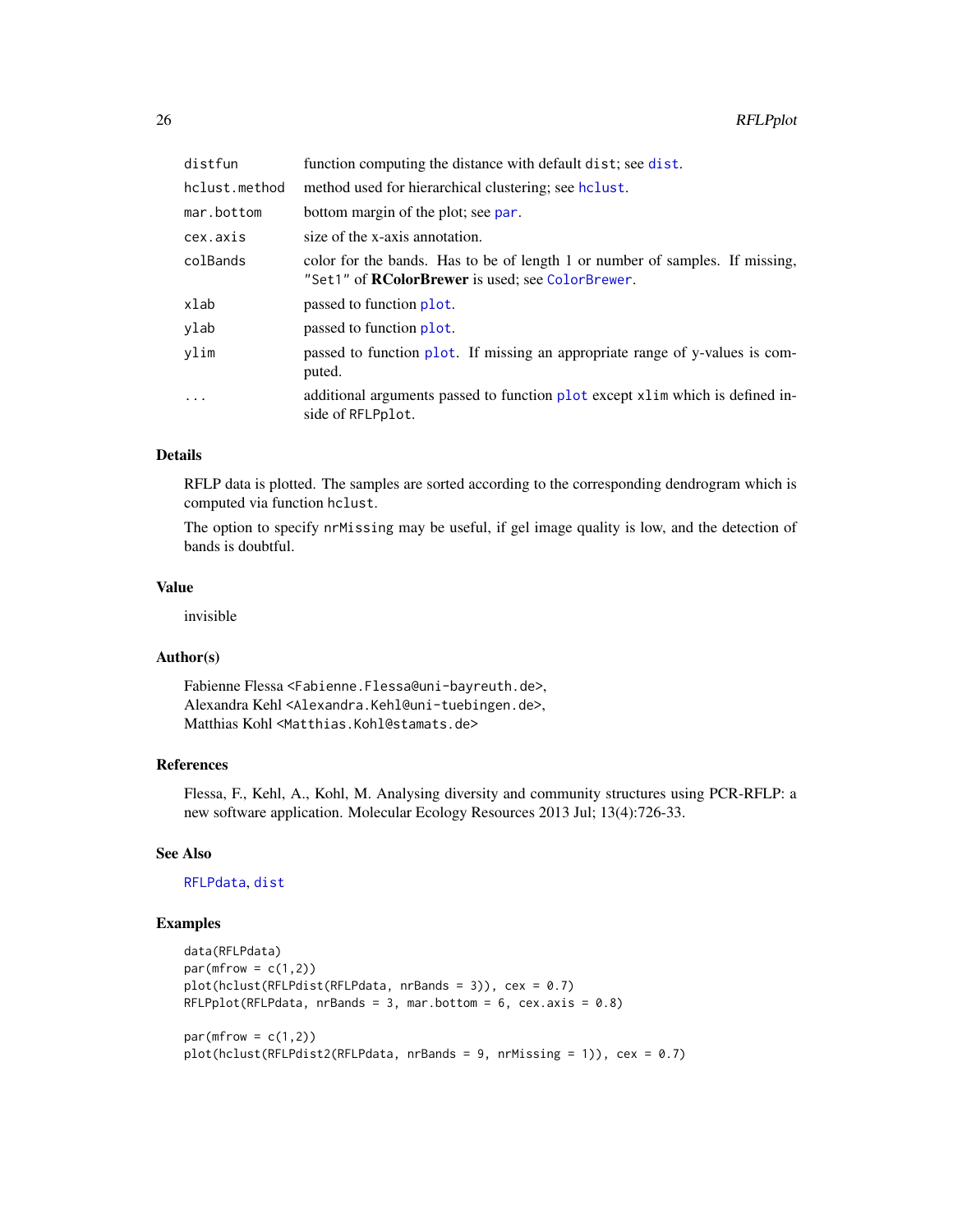#### <span id="page-26-0"></span>RFLPqc 27

```
RFLPplot(RFLPdata, nrBands = 9, nrMissing = 1, mar.bottom = 6, cex.axis = 0.8)
distfun \leq function(x) dist(x, method = "maximum")
par(mfrow = c(1,2))plot(hclust(RFLPdist(RFLPdata, nrBands = 3, distfun = distfun),
            method = "average"), cex = 0.7, cexu. lab = 0.7)
RFLPplot(RFLPdata, nrBands = 3, distfun = distfun, hclust.method = "average",
        mar.bottom = 6, cex.axis = 0.8)
```
### RFLPqc *Quality control for RFLP data*

### Description

Function to perform quality control for RFLP data based on a comparison between the total length of the digested PCR amplification product and the sum of the fragment lengths. If the sum is smaller or larger than the PCR amplification product (within a certain range to define), the samples can be excluded from further analyses. This function is helpful for data sets containig faint or uncertain bands. It is necessary to include the total length of the PCR amplification product for each sample as largest fragment in the data set, see [RFLPdata](#page-16-1).

#### Usage

 $RFLPqc(x, rm-band1 = TRUE, QC.lo = 0.8, QC.up = 1.07, QC.rm = FALSE)$ 

#### Arguments

| x        | data.frame with RFLP data.                         |
|----------|----------------------------------------------------|
| rm.band1 | logical: remove first band.                        |
| OC.lo    | numeric: a real number in $(0,1)$ .                |
| QC.up    | numeric: a real number larger than 1.              |
| QC.rm    | logical: remove samples with unsufficient quality. |

#### Details

In case the first band corresponds to the total length of the fragment one can perform a quality control comparing the length of the first band with the sum of the lengths of the remaining bands for each sample. If the sum is smaller than QC.lo times the length of the first band or larger than QC.up times the length of the first band, respectively, a text message is printed.

If rm.band1 = TRUE band 1 of all samples is removed and the remaining band numbers are reduced by 1.

If QC.rm = TRUE samples of insufficient quality are entirely removed from the given data and the resulting data.frame is returned.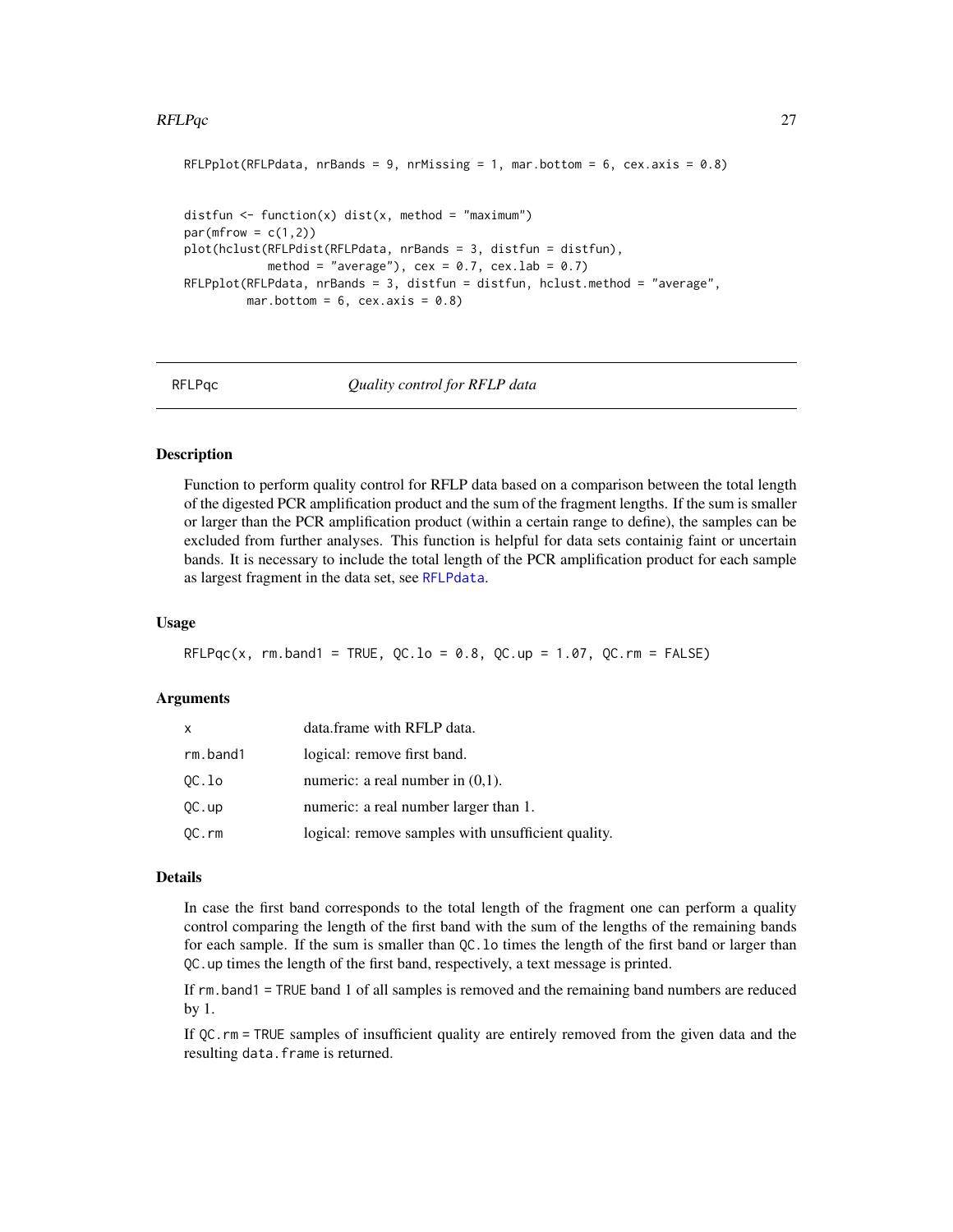### Value

A data.frame with variables

Sample character: sample identifier.

Band integer: band number.

MW integer: molecular weight.

Gel character: gel identifier.

### Author(s)

Fabienne Flessa <Fabienne.Flessa@uni-bayreuth.de>, Alexandra Kehl <Alexandra.Kehl@uni-tuebingen.de>, Matthias Kohl <Matthias.Kohl@stamats.de>

#### References

Flessa, F., Kehl, A., Kohl, M. Analysing diversity and community structures using PCR-RFLP: a new software application. Molecular Ecology Resources 2013 Jul; 13(4):726-33.

#### See Also

[RFLPdata](#page-16-1), [RFLPdist](#page-17-1)

### Examples

```
Dir <- system.file("extdata", package = "RFLPtools") # input directory
filename <- file.path(Dir, "AZ091016_report.txt")
RFLP1 <- read.rflp(file = filename)
str(RFLP1)
RFLP2 <- RFLPqc(RFLP1, rm.band1 = FALSE) # identical to RFLP1
identical(RFLP1, RFLP2)
RFLP3 <- RFLPqc(RFLP1)
str(RFLP3)
RFLP4 \leq RFLPqc(RFLP1, rm-band1 = TRUE, QC.rm = TRUE)str(RFLP4)
```
<span id="page-27-1"></span>RFLPref *Example data set for RFLP reference*

### Description

This is an example data set for RFLP reference.

<span id="page-27-0"></span>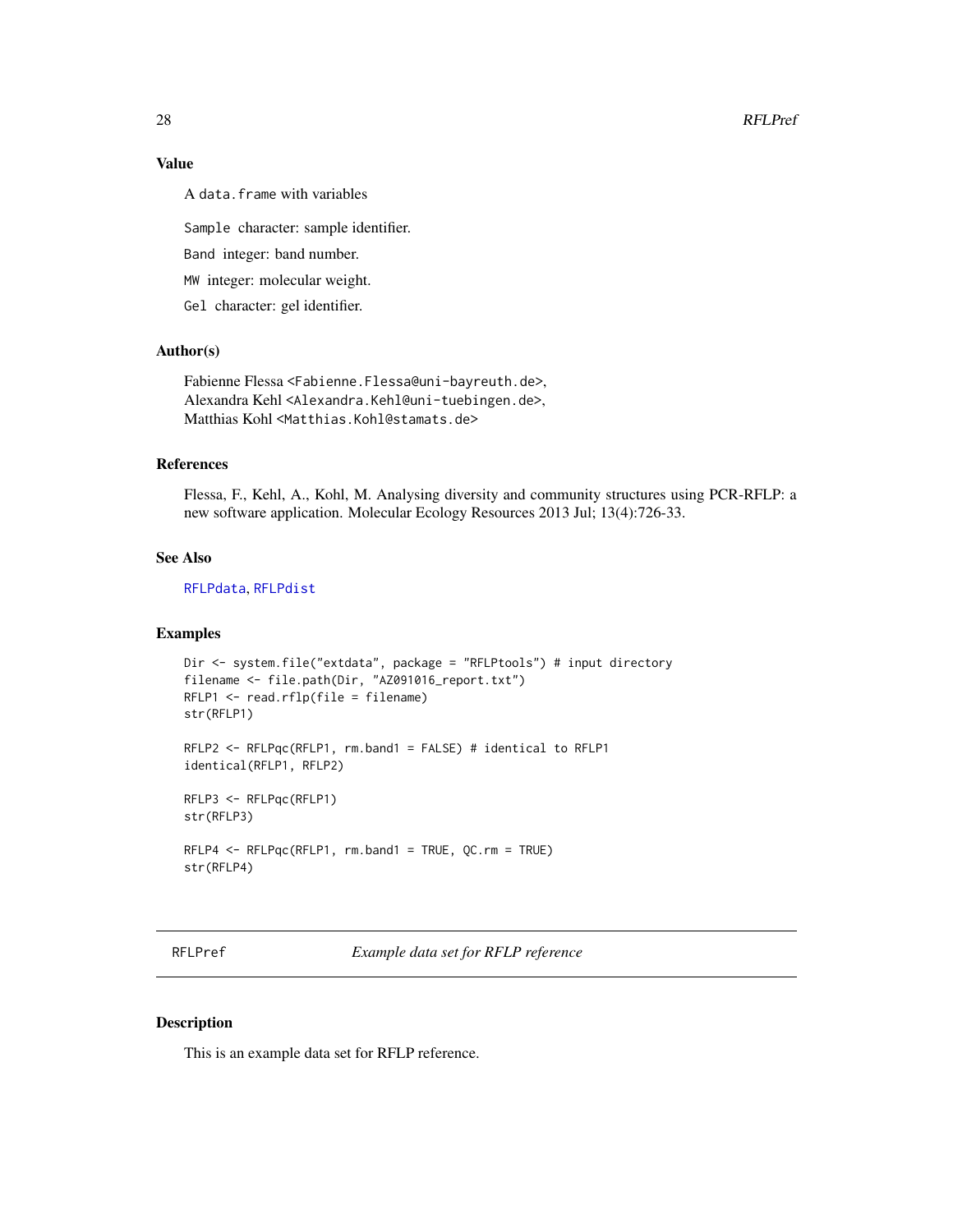### <span id="page-28-0"></span>RFLPrefplot 29

#### Usage

data(RFLPref)

#### Format

A data frame with 35 observations on the following five variables

Sample character: sample identifier.

Band integer: band number.

MW integer: molecular weight.

Taxonname character: taxon name.

Accession character: accession number.

### Details

This example data set for RFLP reference consists of seven RFLP reference samples. Taxon names are assigned by sequence comparison with GenBank database ([https://www.ncbi.nlm.nih.gov/](https://www.ncbi.nlm.nih.gov/BLAST/) [BLAST/](https://www.ncbi.nlm.nih.gov/BLAST/)), and supplemented with imaginary accession numbers.

#### Source

The data set was generated by F. Flessa.

#### References

Flessa, F., Kehl, A., Kohl, M. Analysing diversity and community structures using PCR-RFLP: a new software application. Molecular Ecology Resources 2013 Jul; 13(4):726-33.

#### Examples

data(RFLPref) str(RFLPref)

RFLPrefplot *Function for a visual comparison of RFLP samples with reference samples.*

### Description

Given RFLP samples are plotted together with reference samples and sorted by their distance to the reference sample.

#### Usage

```
RFLPrefix(x, ref, distfun = dist, nrBands, mar.bottom = 5,cex.main = 1.2, cex.axis = 0.5, devNew = FALSE,
           colBands, xlab = "", ylab = "molecular weight",
           ylim, ...)
```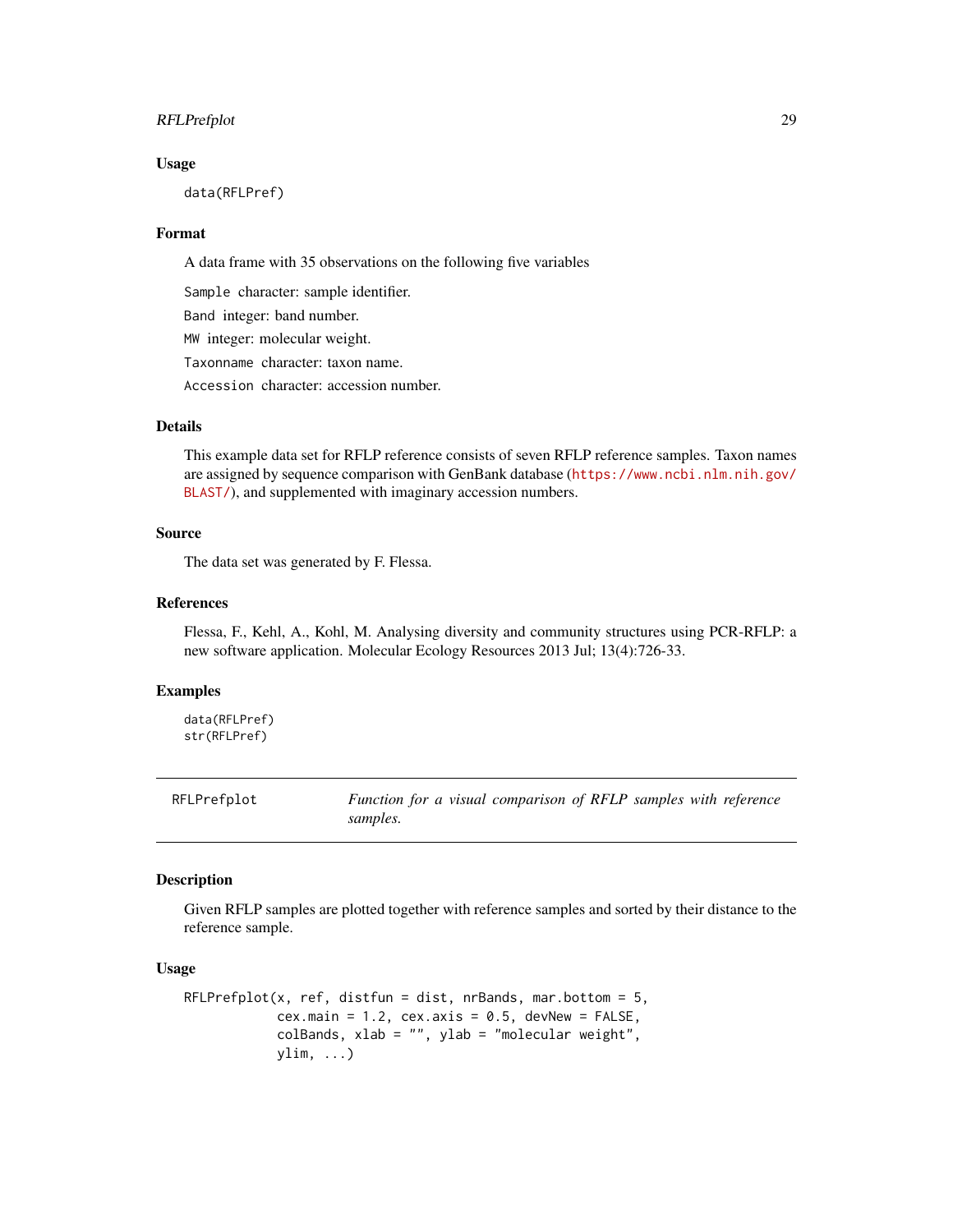### <span id="page-29-0"></span>Arguments

| X          | data.frame with RFLP data; e.g. RFLPdata.                                                                                               |
|------------|-----------------------------------------------------------------------------------------------------------------------------------------|
| ref        | data.frame with RFLP reference data; e.g. RFLPref.                                                                                      |
| distfun    | function computing the distance with default dist; see dist.                                                                            |
| nrBands    | if not missing, then only samples with the specified number of bands are con-<br>sidered.                                               |
| mar.bottom | bottom margin of the plot; see par.                                                                                                     |
| cex.main   | size of the plot title.                                                                                                                 |
| cex.axis   | size of the x-axis annotation.                                                                                                          |
| devNew     | logical. Open new graphics device for each plot.                                                                                        |
| colBands   | color for the bands. Has to be of length 1 or number of samples. If missing,<br>"Set1" of <b>RColorBrewer</b> is used; see ColorBrewer. |
| xlab       | passed to function plot.                                                                                                                |
| ylab       | passed to function plot.                                                                                                                |
| ylim       | passed to function plot. If missing an appropriate range of y-values is com-<br>puted.                                                  |
| $\cdots$   | additional arguments passed to function plot except xlim which is defined in-<br>side of RFLPplot.                                      |

### Details

Given RFLP samples are plotted together with reference samples and sorted by their distance to the reference sample.

### Value

invisible

### Author(s)

Fabienne Flessa <Fabienne.Flessa@uni-bayreuth.de>, Alexandra Kehl <Alexandra.Kehl@uni-tuebingen.de>, Matthias Kohl <Matthias.Kohl@stamats.de>

### References

Flessa, F., Kehl, A., Kohl, M. Analysing diversity and community structures using PCR-RFLP: a new software application. Molecular Ecology Resources 2013 Jul; 13(4):726-33.

### See Also

[RFLPplot](#page-24-1)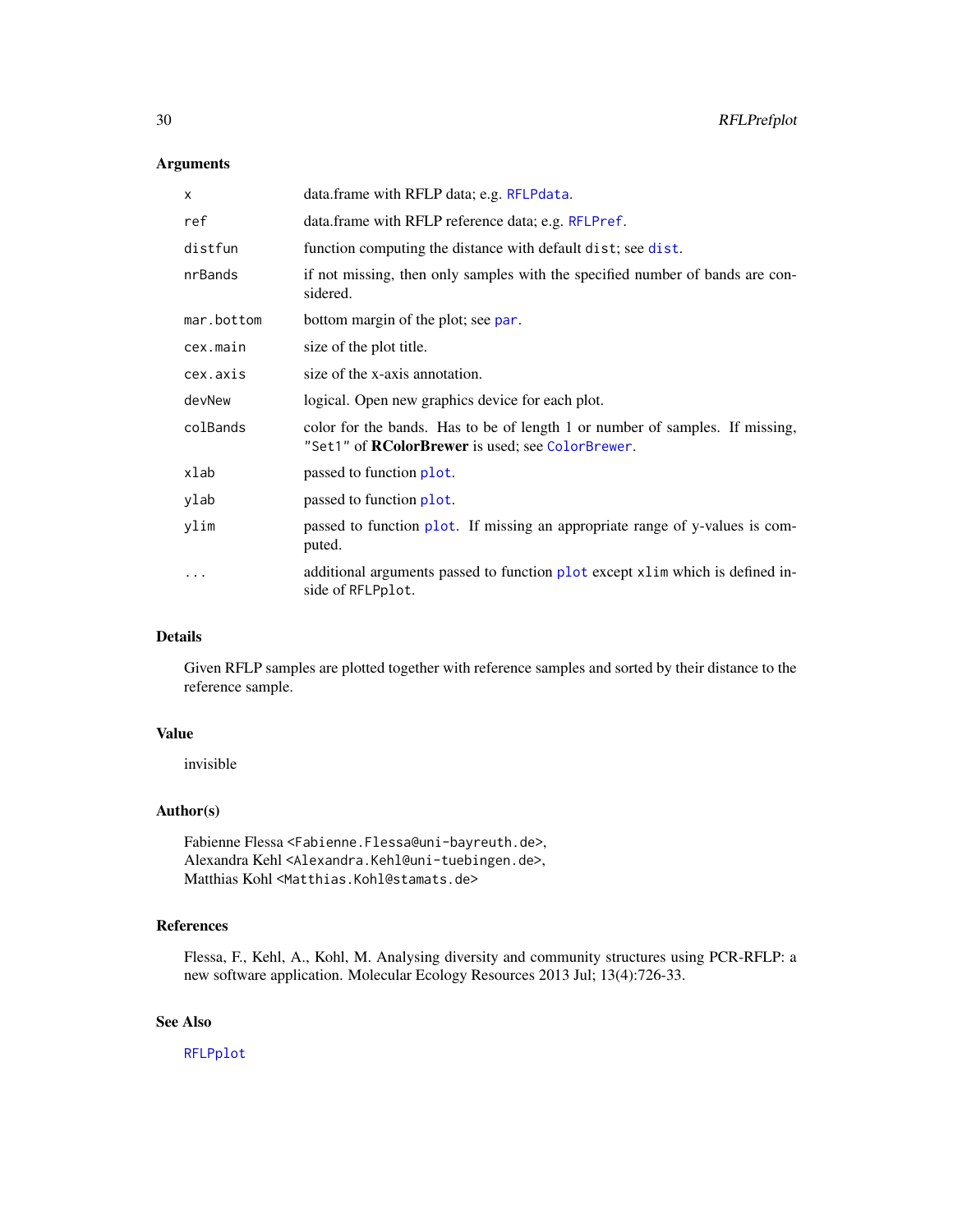#### <span id="page-30-0"></span>sim2dist 31

#### Examples

```
data(RFLPdata)
data(RFLPref)
dev.new(width = 12)
RFLPrefplot(RFLPdata, RFLPref, nrBands = 4, cex.axis = 0.5)
dev.new()
RFLPrefplot(RFLPdata, RFLPref, nrBands = 6, cex.axis = 0.8)
RFLPrefplot(RFLPdata, RFLPref, nrBands = 9, cex.axis = 0.8)
RFLPrefplot(RFLPdata, RFLPref[RFLPref$Sample == "Ni_29_A3",], nrBands = 4, cex.axis = 0.7)
Dir <- system.file("extdata", package = "RFLPtools") # input directory
filename <- file.path(Dir, "AZ091016_report.txt")
RFLP1 <- read.rflp(file = filename)
RFLP2 <- RFLPqc(RFLP1)
dev.new(width = 12)
RFLPrefplot(RFLP1, RFLPref, nrBands = 4, cex.axis = 0.8)
dev.new()
RFLPrefplot(RFLP1, RFLPref, nrBands = 5, cex.axis = 0.8)
```
<span id="page-30-1"></span>

sim2dist *Convert similarity matrix to dist object.*

### Description

Function to convert similarity matrix to object of S3 class "dist".

#### Usage

 $sim2dist(x, maxSim = 1)$ 

#### Arguments

| х      | symmetric matrix: similarity matrix. |
|--------|--------------------------------------|
| maxSim | maximum similarity possible.         |

### Details

Similarity is converted to distance by  $maxSim -x$ . The resulting matrix is converted to an object of S3 class "dist" by as.dist

#### Value

Object of S3 class "dist" is returned; see [dist](#page-0-0).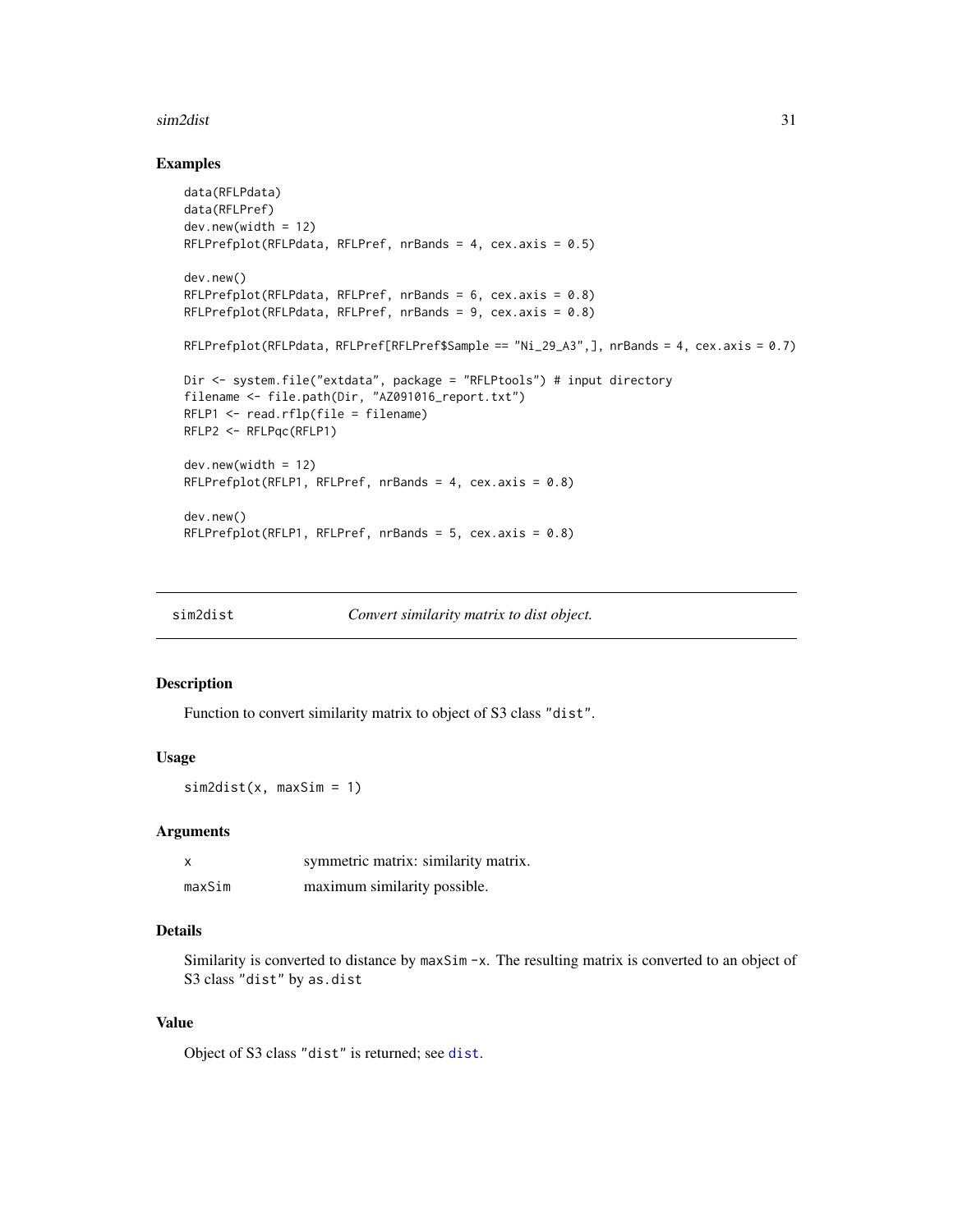#### <span id="page-31-0"></span>Author(s)

```
Fabienne Flessa <Fabienne.Flessa@uni-bayreuth.de>,
Alexandra Kehl <Alexandra.Kehl@uni-tuebingen.de>,
Matthias Kohl <Matthias.Kohl@stamats.de>
```
### References

Flessa, F., Kehl, A., Kohl, M. Analysing diversity and community structures using PCR-RFLP: a new software application. Molecular Ecology Resources 2013 Jul; 13(4):726-33.

#### See Also

[BLASTdata](#page-3-1), [simMatrix](#page-32-1)

#### Examples

data(BLASTdata)

```
## without sequence range
## Not run:
res <- simMatrix(BLASTdata)
## End(Not run)
## with sequence range
range(BLASTdata$alignment.length)
res1 <- simMatrix(BLASTdata, sequence.range = TRUE, Min = 100, Max = 450)
res2 <- simMatrix(BLASTdata, sequence.range = TRUE, Min = 500)
## visualize similarity matrix
library(MKomics)
simPlot(res2, minVal = 0,labels = colnames(res2), title = "(Dis-)Similarity Plot")
## or
library(lattice)
myCol <- colorRampPalette(brewer.pal(8, "RdYlGn"))(128)
levelplot(res2, col.regions = myCol,
          at = do.breaks(c(0, max(res2)), 128),xlab = "", ylab = "",## Rotate label of x axis
          scales = list(x = list(root = 90)),main = "(Dis-)Similarity Plot")
## convert to distance
res.d <- sim2dist(res2)
## hierarchical clustering
```
plot(hclust(res.d))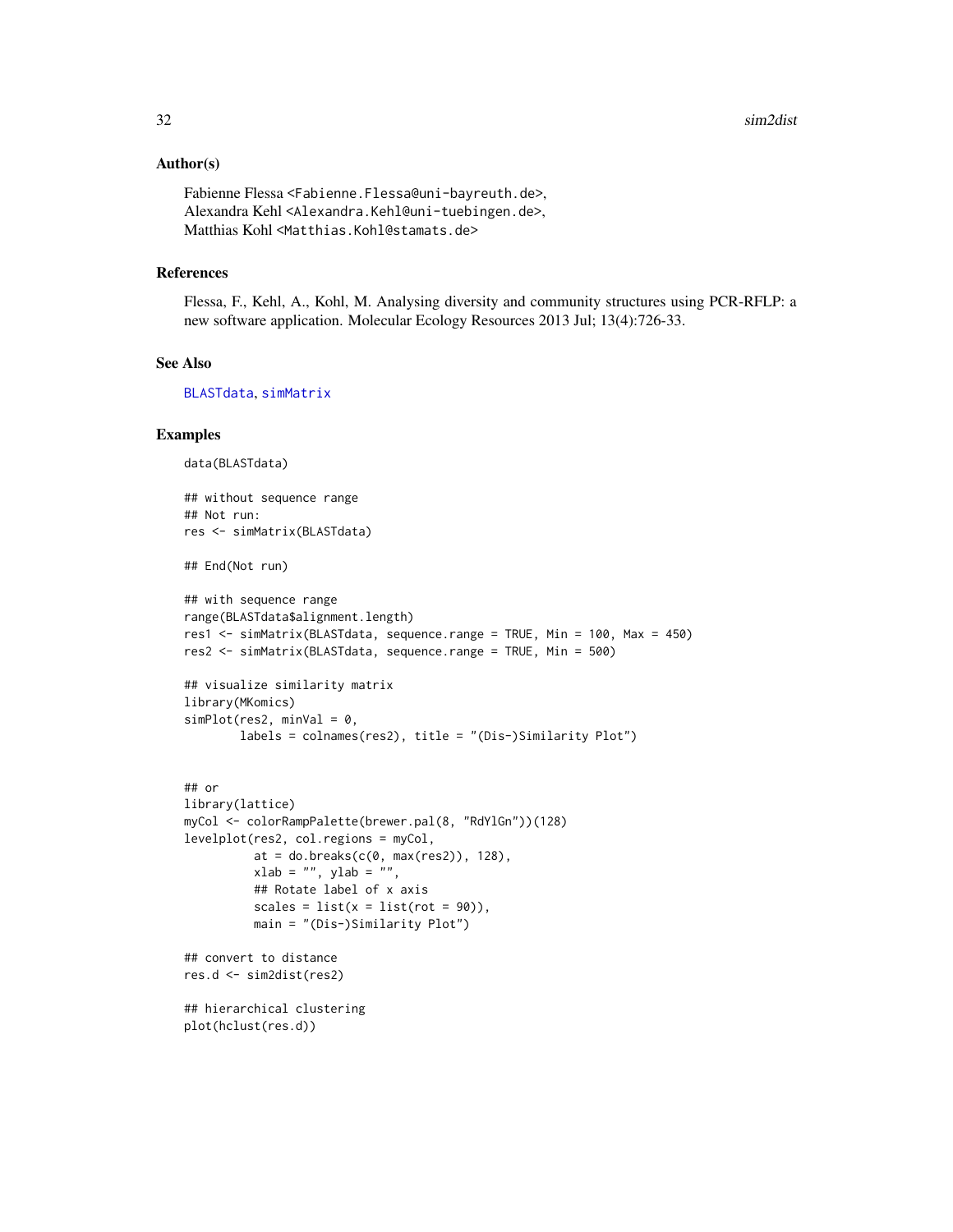<span id="page-32-1"></span><span id="page-32-0"></span>

Function to compute similarity matrix for all-vs-all BLAST results of rDNA sequences generated with standalone BLAST from NCBI or local BLAST implemented in BioEdit.

#### Usage

simMatrix(x, sequence.range = FALSE, Min, Max)

### Arguments

| X   | data.frame with BLAST data; see BLAST data. |
|-----|---------------------------------------------|
|     | sequence.range logical: use sequence range. |
| Min | minimum sequence length.                    |
| Max | maximum sequence length.                    |

#### Details

The given BLAST data is used to compute a similarity matrix using the following algorithm: First, the length of each sequence (LS) comprised in the input data file is extracted. If there is more than one comparison for one sequence including different parts of the respective sequence, that one with maximum base length is chosen. Subsequently, the number of matching bases (mB) is calculated by multiplying two variables comprised in the BLAST output: the identity between sequences  $(\%)$  and the number of nucleotides divided by 100. The, resulting value is rounded to integer. Furthermore, the similarity is calculated by dividing mB by LS. Finally, the similarity matrix including all sequences is built. If the similarity of a combination is not shown in the BLAST report file (because the similarity was lower than 70%), this comparison is included in the similarity matrix with the result zero.

#### Value

Similarity matrix.

#### Author(s)

Fabienne Flessa <Fabienne.Flessa@uni-bayreuth.de>, Alexandra Kehl <Alexandra.Kehl@uni-tuebingen.de>, Matthias Kohl <Matthias.Kohl@stamats.de>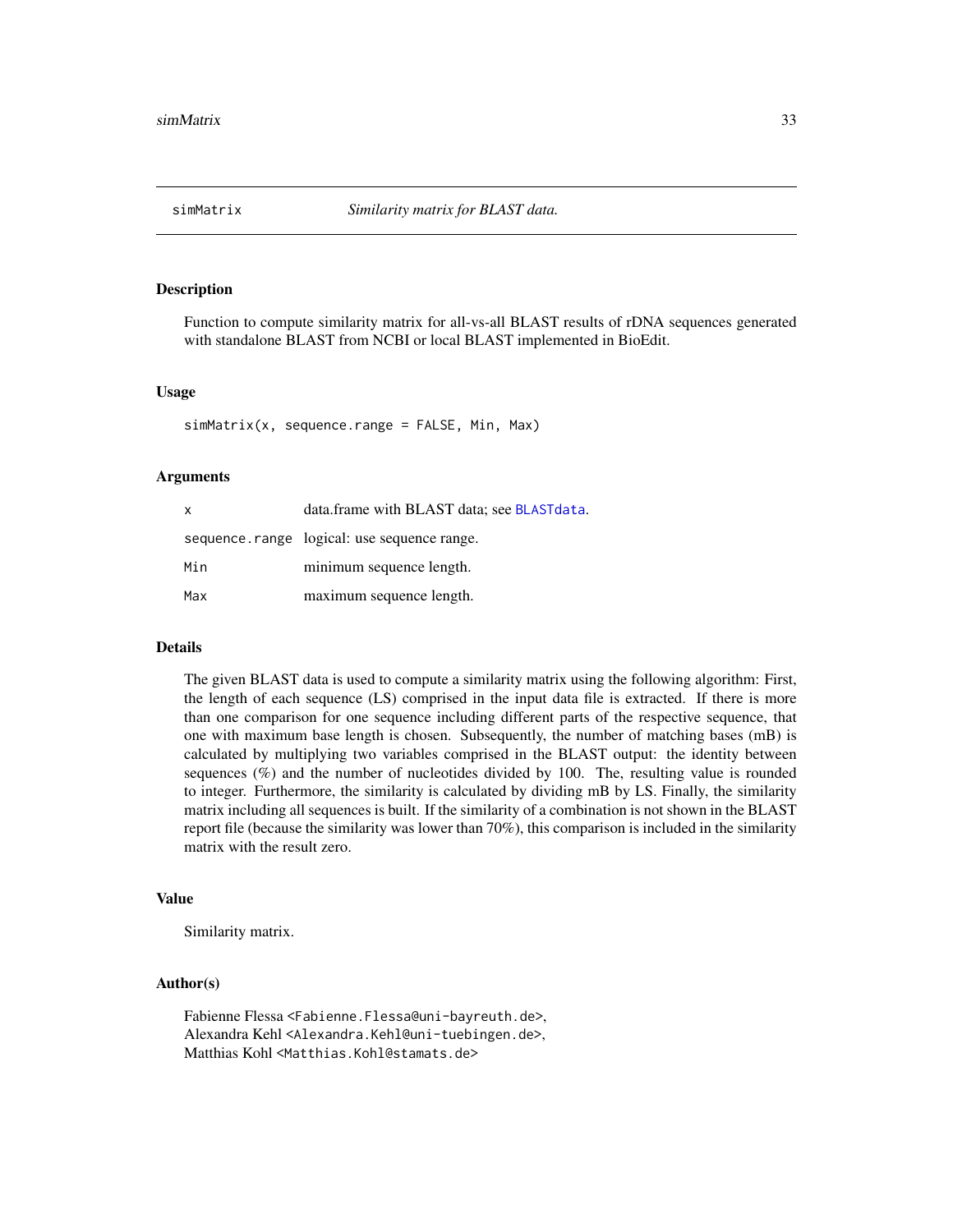#### References

Standalone Blast download: <https://ftp.ncbi.nlm.nih.gov/blast/executables/blast+/LATEST/>

Blast News: [https://blast.ncbi.nlm.nih.gov/Blast.cgi?CMD=Web&PAGE\\_TYPE=BlastNews](https://blast.ncbi.nlm.nih.gov/Blast.cgi?CMD=Web&PAGE_TYPE=BlastNews)

BioEdit: <https://bioedit.software.informer.com/>

Persoh, D., Melcher, M., Flessa, F., Rambold, G.: First fungal community analyses of endophytic ascomycetes associated with Viscum album ssp. austriacum and itshost Pinus sylvestris. Fungal Biology 2010 Jul;114(7):585-96.

Flessa, F., Kehl, A., Kohl, M. Analysing diversity and community structures using PCR-RFLP: a new software application. Molecular Ecology Resources 2013 Jul; 13(4):726-33.

#### See Also

[BLASTdata](#page-3-1), [sim2dist](#page-30-1)

#### Examples

```
data(BLASTdata)
```

```
## without sequence range
## code takes some time
## Not run:
res <- simMatrix(BLASTdata)
## End(Not run)
## with sequence range
range(BLASTdata$alignment.length)
res1 <- simMatrix(BLASTdata, sequence.range = TRUE, Min = 100, Max = 450)
res2 <- simMatrix(BLASTdata, sequence.range = TRUE, Min = 500)
```
simulateRFLPdata *Simulate RFLP data.*

#### Description

Simulates RFLP data for comparions of algorithms.

#### Usage

```
simulateRFLPdata(N = 10, nrBands = 3:12, bandCenters = seq(100, 800, by = 100),
                delta = 50, refData = FALSE)
```
<span id="page-33-0"></span>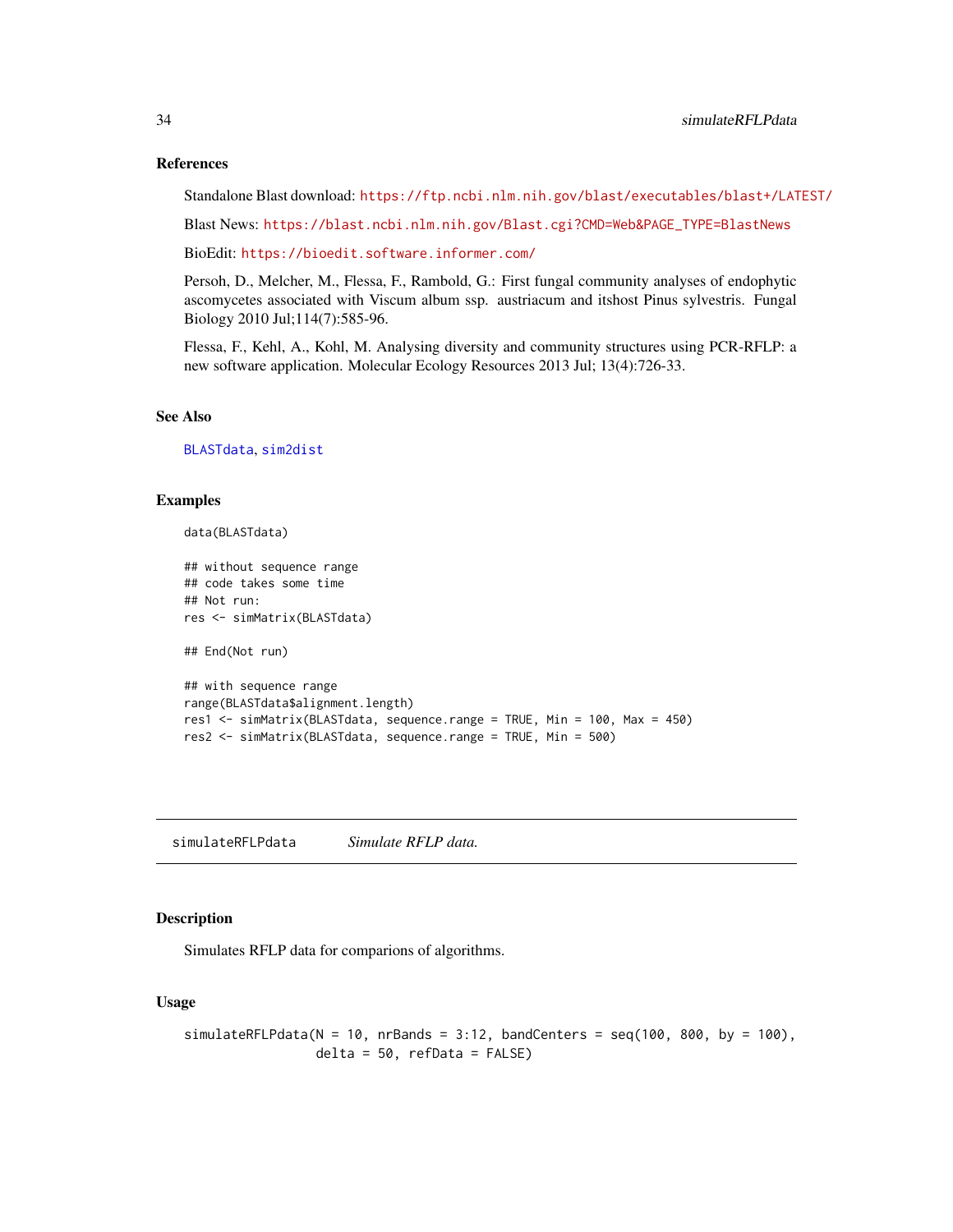### <span id="page-34-0"></span>simulateRFLPdata 35

### Arguments

| N           | integer: number samples which shall be simulated per number of bands.                               |
|-------------|-----------------------------------------------------------------------------------------------------|
| nrBands     | integer: vector of number of bands.                                                                 |
| bandCenters | numeric: vector of band centers.                                                                    |
| delta       | numeric: uniform distribution with min = bandCenter -delta and max = bandCenter<br>+ delta is used. |
| refData     | logical: if TRUE, additonal columns Taxonname and Accesion are generated.                           |

### Details

The function can be used to simulate RFLP data. For every number of band specified in nrBands a total number of N samples are generated.

First the band centers are randomly selected (with replacement) from bandCenter which form the centers of intervals of length 2\*delta. From these intervals uniform random numbers are drawn leading to randomly generated RFLP data.

### Value

A data frame with N\*length(nrBands) observations on the following four variables

Sample character: sample identifier.

Band integer: band number.

MW integer: molecular weight.

Enzyme character: enzyme name.

is generated. If refData = TRUE then the following two additional variables are added.

Taxonname character: taxon name.

Accession character: accession number.

#### Author(s)

Mohammed Aslam Imtiaz, Matthias Kohl <Matthias.Kohl@stamats.de>

#### See Also

[RFLPdata](#page-16-1), [RFLPref](#page-27-1)

### Examples

simData <- simulateRFLPdata()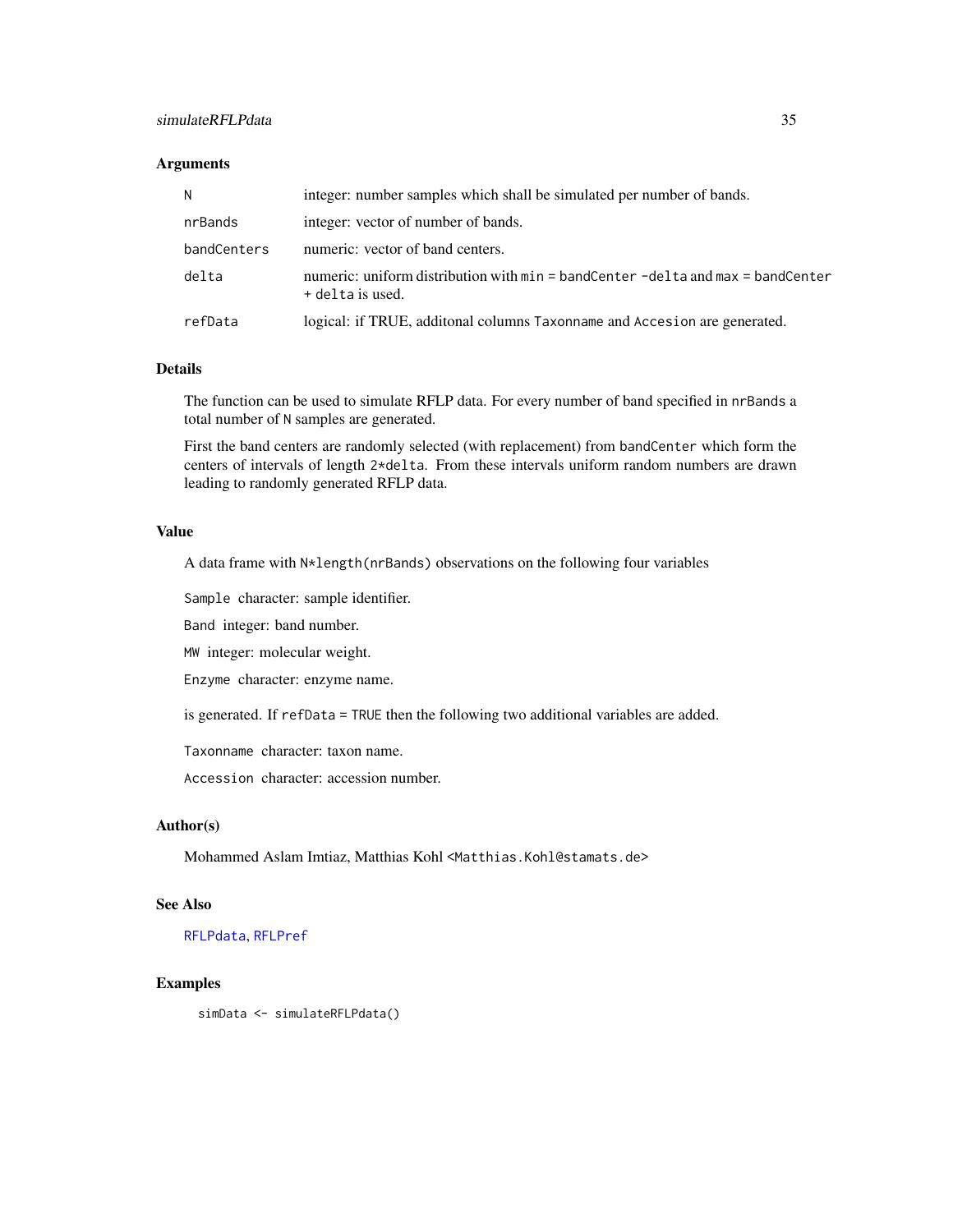<span id="page-35-0"></span>write.hclust *Cut a hierarchical cluster tree and write cluster identifiers to a text file.*

#### Description

The tree obtained by a hierarchical cluster analysis is cut into groups by using [cutree](#page-0-0) and the results are exported to a text file.

### Usage

```
write.hclust(x, file, prefix, h = NULL, k = NULL, append = FALSE, dec = ",")
```
#### Arguments

| $\mathsf{x}$ | object of class heliust: result of hierarchical cluster analysis computed via func-<br>tion holust.                                                           |
|--------------|---------------------------------------------------------------------------------------------------------------------------------------------------------------|
| file         | 1111<br>either a character string naming a file or a connection open for writing.<br>indicates output to the console.                                         |
| prefix       | character. Information about the cluster analysis.                                                                                                            |
| h            | numeric scalar or vector with heights where the tree should be cut.                                                                                           |
| k            | an integer scalar or vector with the desired number of groups.                                                                                                |
| append       | logical. Only relevant if file is a character string. If TRUE, the output is ap-<br>pended to the file. If FALSE, any existing file of the name is destroyed. |
| dec          | the string to use for decimal points in numeric or complex columns: must be a<br>single character.                                                            |

### Details

The results are written to file by a call to [write.table](#page-0-0) where the columns in the resulting file are seperated by tabulators (i.e. sep="\t") and no row names are exported (i.e. row.names = FALSE).

#### Author(s)

Fabienne Flessa <Fabienne.Flessa@uni-bayreuth.de>, Alexandra Kehl <Alexandra.Kehl@uni-tuebingen.de>, Matthias Kohl <Matthias.Kohl@stamats.de>

### References

Flessa, F., Kehl, A., Kohl, M. Analysing diversity and community structures using PCR-RFLP: a new software application. Molecular Ecology Resources 2013 Jul; 13(4):726-33.

### See Also

[write.table](#page-0-0), [cutree](#page-0-0)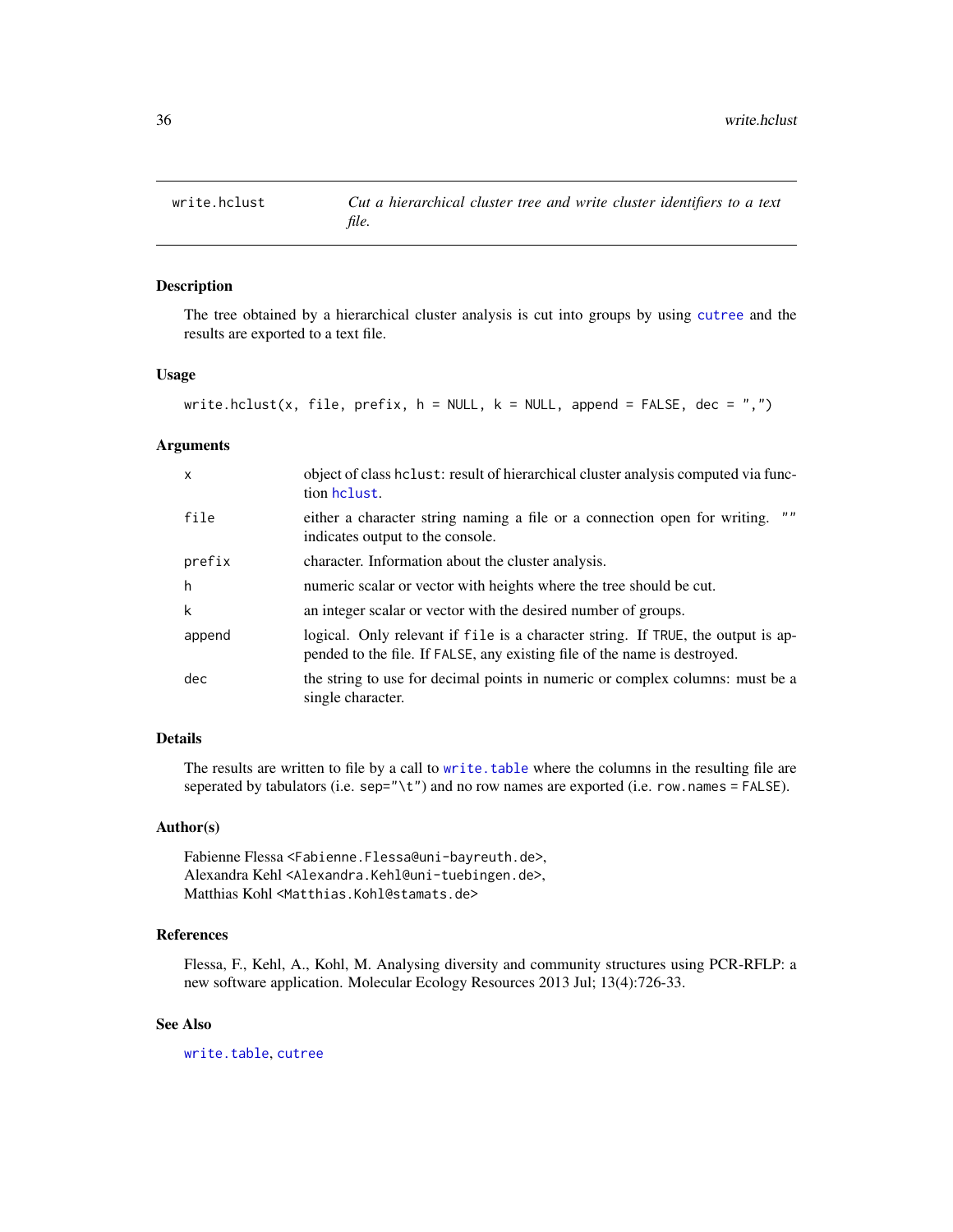#### write.hclust 37

```
data(RFLPdata)
res <- RFLPdist(RFLPdata, nrBands = 4)
cl <- hclust(res)
## Not run:
write.hclust(cl, file = "Test.txt", prefix = "Bd4", h = 50)
## End(Not run)
res <- RFLPdist2(RFLPdata, nrBands = 4, nrMissing = 1)
cl <- hclust(res)
## Not run:
write.hclust(cl, file = "Test.txt", append = TRUE, prefix = "Bd4_Mis1", h = 60)
## End(Not run)
```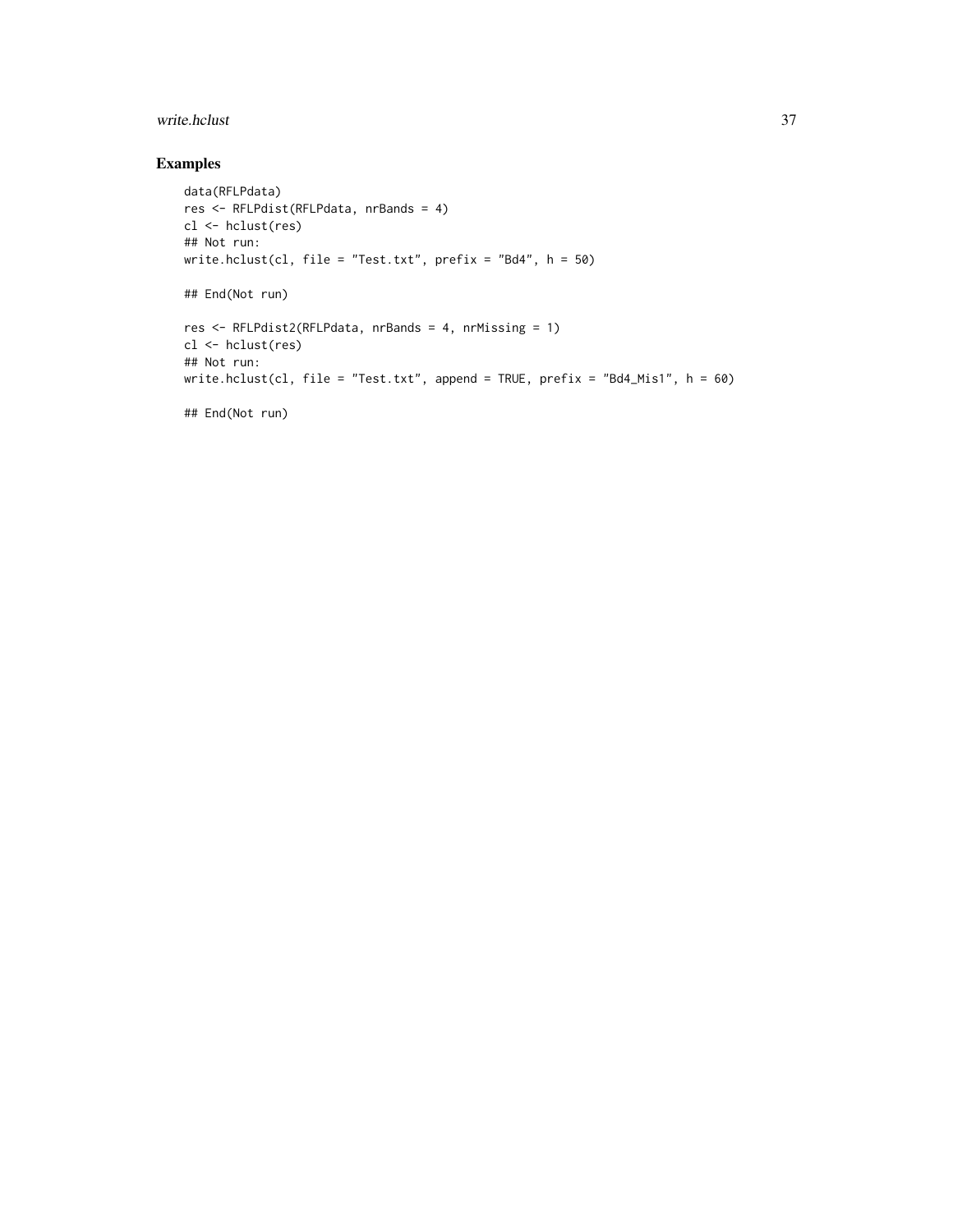## <span id="page-37-0"></span>Index

∗ cluster RFLPdist , [18](#page-17-0) RFLPdist2 , [20](#page-19-0) RFLPdist2ref , [22](#page-21-0) RFLPplot , [25](#page-24-0) RFLPtools-package , [2](#page-1-0) sim2dist , [31](#page-30-0) simMatrix , [33](#page-32-0) ∗ connection read.blast , [12](#page-11-0) read.rflp , [14](#page-13-0) write.hclust , [36](#page-35-0) ∗ datasets BLASTdata, [4](#page-3-0) newDataGerm , [10](#page-9-0) refDataGerm , [15](#page-14-0) RFLPdata , [17](#page-16-0) RFLPref , [28](#page-27-0) ∗ file read.blast , [12](#page-11-0) read.rflp , [14](#page-13-0) write.hclust, [36](#page-35-0) ∗ manip RFLPcombine , [16](#page-15-0) RFLPlod , [24](#page-23-0) RFLPqc , [27](#page-26-0) ∗ multivariate diffDist , [5](#page-4-0) FragMatch, [6](#page-5-0) germ , [7](#page-6-0) linCombDist , [9](#page-8-0) nrBands , [11](#page-10-0) RFLPdist , [18](#page-17-0) RFLPdist2 , [20](#page-19-0) RFLPdist2ref , [22](#page-21-0) RFLPplot , [25](#page-24-0) RFLPrefplot , [29](#page-28-0) RFLPtools-package , [2](#page-1-0) sim2dist , [31](#page-30-0)

simMatrix , [33](#page-32-0) simulateRFLPdata , [34](#page-33-0) ∗ package RFLPtools-package , [2](#page-1-0) BLASTdata , [4](#page-3-0) , *[13](#page-12-0)* , *[32](#page-31-0) [–34](#page-33-0)* ColorBrewer , *[26](#page-25-0)* , *[30](#page-29-0)* cutree , *[36](#page-35-0)* diffDist , [5](#page-4-0) dist , *[5](#page-4-0) , [6](#page-5-0)* , *[9](#page-8-0)* , *[12](#page-11-0)* , *[18](#page-17-0) [–21](#page-20-0)* , *[23](#page-22-0)* , *[26](#page-25-0)* , *[30](#page-29-0) , [31](#page-30-0)* FragMatch , [6](#page-5-0) germ , [7](#page-6-0) hclust , *[26](#page-25-0)* , *[36](#page-35-0)* linCombDist , [9](#page-8-0) make.unique , *[16](#page-15-0)* newDataGerm , *[6–](#page-5-0) [8](#page-7-0)* , [10](#page-9-0) nrBands , [11](#page-10-0) , *[21](#page-20-0)* par , *[26](#page-25-0)* , *[30](#page-29-0)* plot , *[26](#page-25-0)* , *[30](#page-29-0)* rbind , *[16](#page-15-0)* read.blast , [12](#page-11-0) read.rflp , [14](#page-13-0) refDataGerm , *[6–](#page-5-0) [8](#page-7-0)* , [15](#page-14-0) RFLPcombine , [16](#page-15-0) RFLPdata , *[11](#page-10-0) , [12](#page-11-0)* , *[14](#page-13-0)* , *[16](#page-15-0)* , [17](#page-16-0) , *[18](#page-17-0) [–21](#page-20-0)* , *[23](#page-22-0)* , *[25](#page-24-0) [–28](#page-27-0)* , *[30](#page-29-0)* , *[35](#page-34-0)* RFLPdist , *[14](#page-13-0)* , [18](#page-17-0) , *[21](#page-20-0)* , *[28](#page-27-0)* RFLPdist2 , *[12](#page-11-0)* , [20](#page-19-0) RFLPdist2ref , [22](#page-21-0) RFLPlod , [24](#page-23-0) RFLPplot , *[20](#page-19-0)* , [25](#page-24-0) , *[30](#page-29-0)* RFLPqc , [27](#page-26-0)